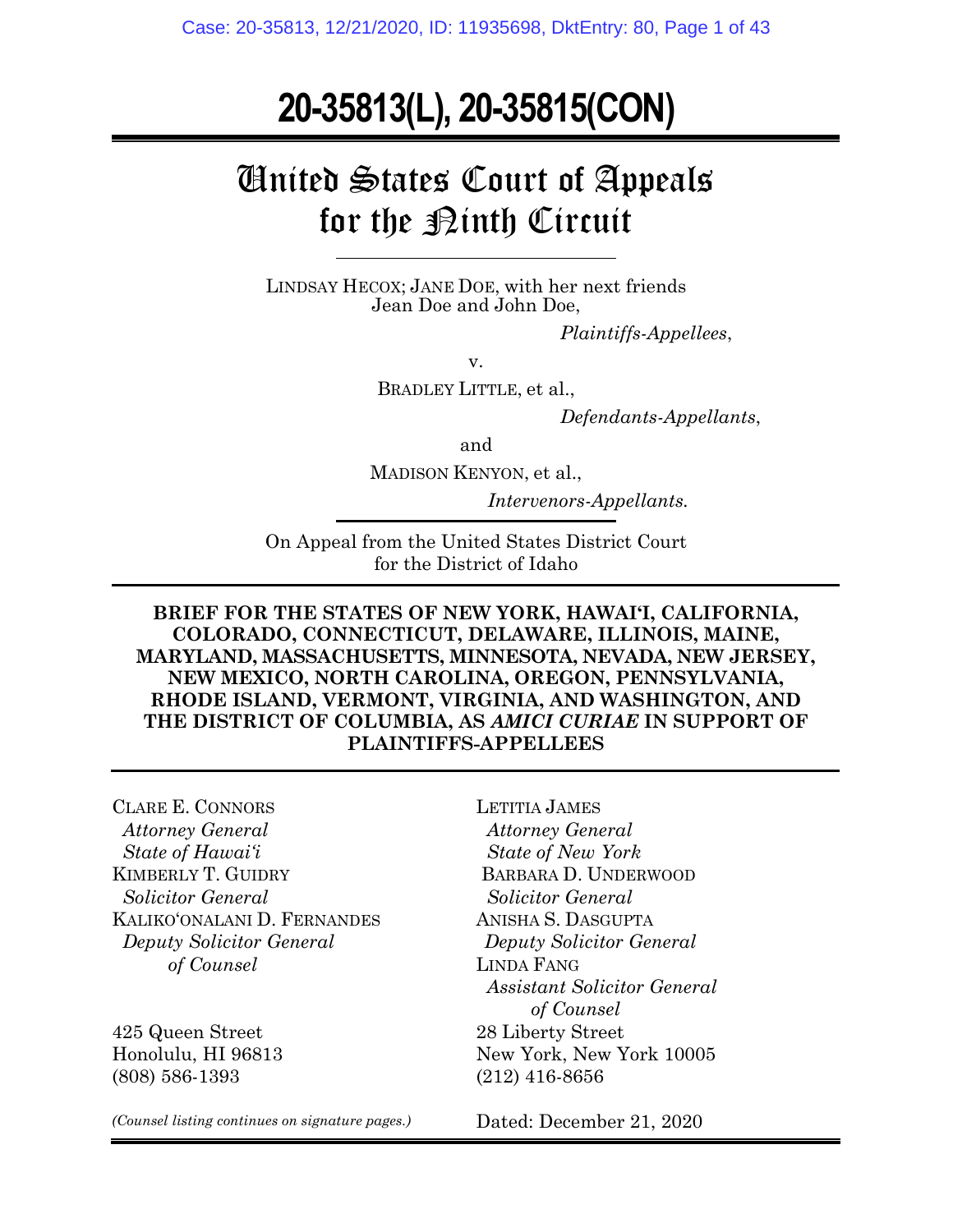# **TABLE OF CONTENTS**

# **Page**

| POINT I  |                                                                                                                 |
|----------|-----------------------------------------------------------------------------------------------------------------|
|          | PROTECTING TRANSGENDER PEOPLE FROM DISCRIMINATION<br>CONFERS SIGNIFICANT INDIVIDUAL AND SOCIETAL BENEFITS       |
| A.       | Transgender Youth Face Pervasive and Harmful<br>Discrimination That Causes Them Serious Health and              |
| B.       | Protecting Transgender Youth from Discrimination<br><b>Yields Broad Benefits Without Limiting Opportunities</b> |
| POINT II |                                                                                                                 |
|          | THE EQUAL PROTECTION CLAUSE PROHIBITS THE GENDER-                                                               |
|          |                                                                                                                 |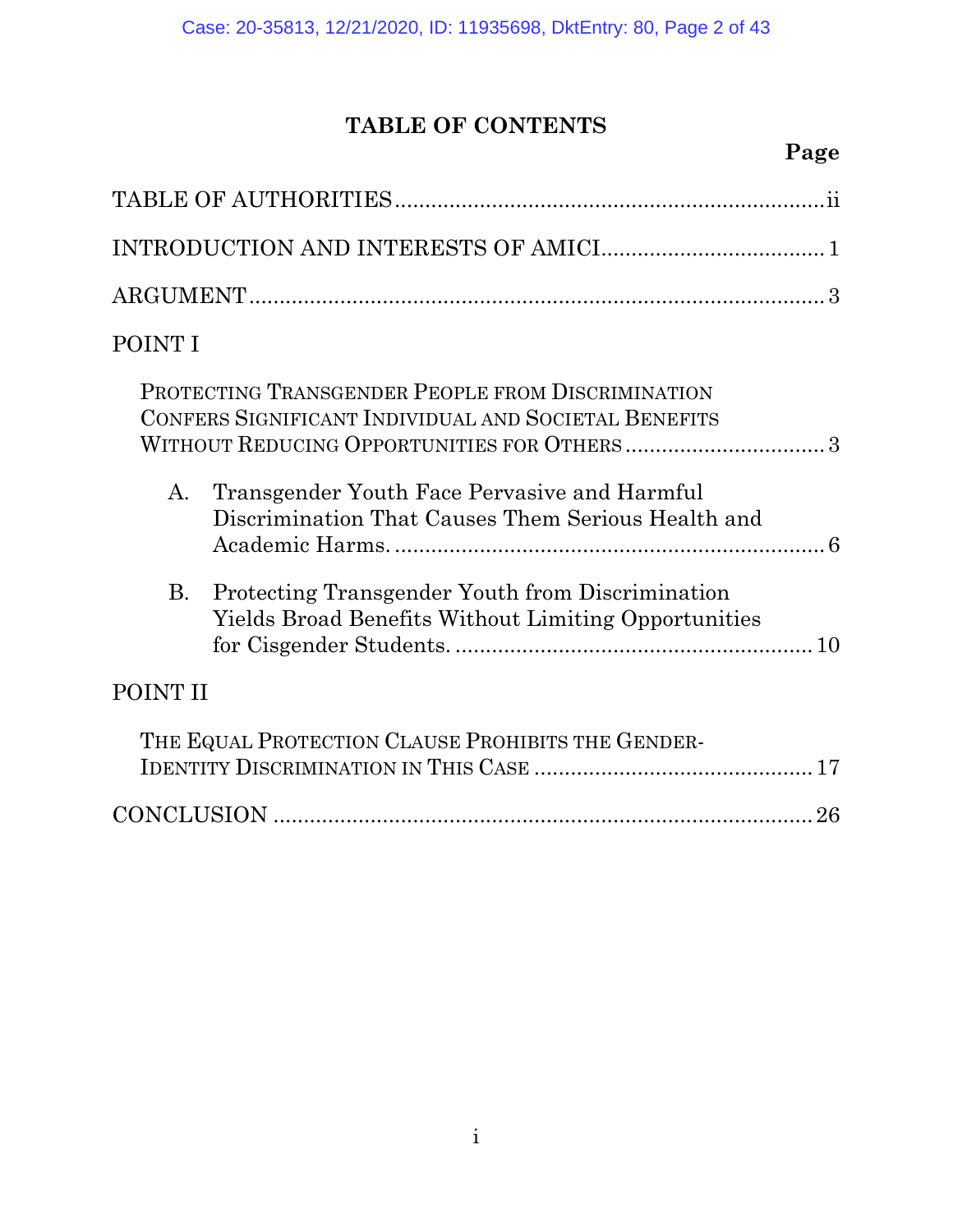## **TABLE OF AUTHORITIES Cases Page(s)**

| Bostock v. Clayton Cnty.,                                  |
|------------------------------------------------------------|
| Brown v. Board of Educ.,                                   |
| City of Cleburne v. Cleburne Living Ctr.,                  |
| Clark v. Arizona Interscholastic Ass'n,                    |
| Latta v. Otter,                                            |
| Pacific Shores Props., LLC v. City of Newport Beach,       |
| SmithKline Beecham Corp. v. Abbott Labs.,                  |
| Whitaker v. Kenosha Unified Sch. Dist. No. 1 Bd. of Educ., |
| <b>State Laws</b>                                          |
| California                                                 |
| $\overline{4}$                                             |
| Cal. Educ. Code                                            |
| Cal. Gov't Code                                            |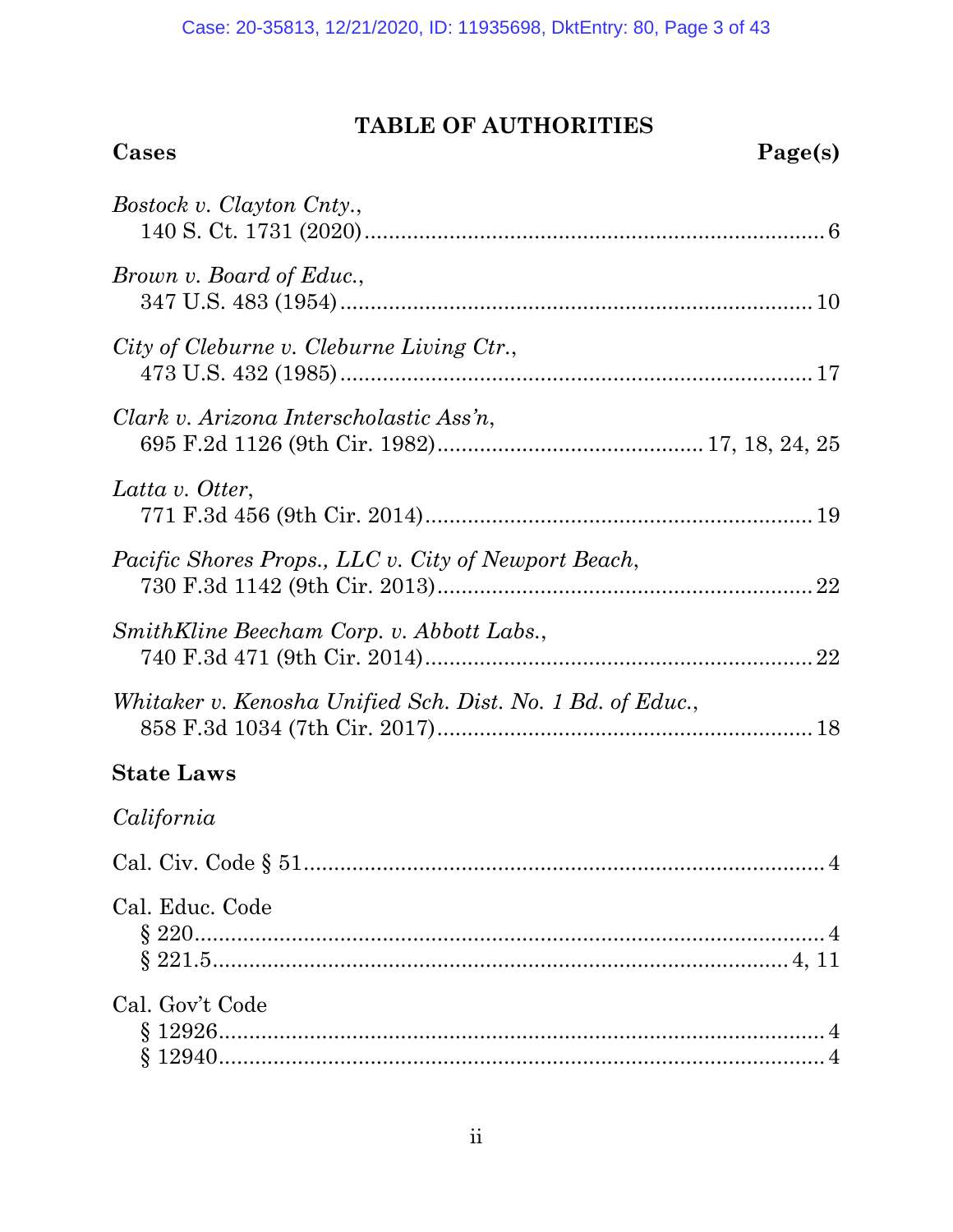# **State Laws**

# Page(s)

|  | California (cont'd) |  |
|--|---------------------|--|
|  |                     |  |

| Cal. Gov't Code  |
|------------------|
| Cal. Penal Code  |
| Colorado         |
| Colo. Rev. Stat. |
| Connecticut      |
| Conn. Gen. Stat. |
| Delaware         |
| Del. Code tit. 6 |
|                  |
| Hawai'i          |
|                  |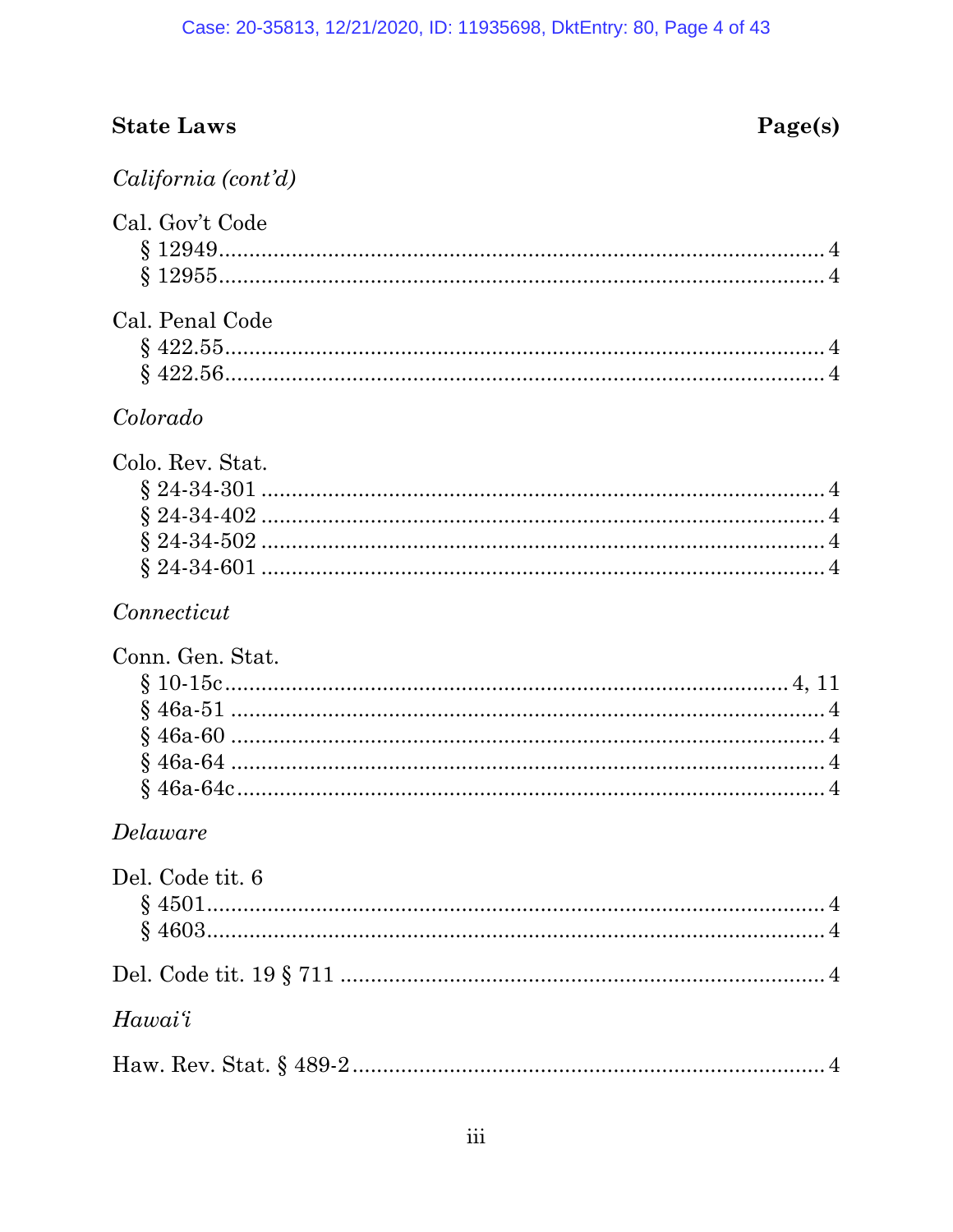# **State Laws**

# $Page(s)$

## Hawai'i (cont'd)

| Haw. Rev. Stat. |  |
|-----------------|--|
|                 |  |
|                 |  |
|                 |  |

## $\qquad \qquad I daho$

| Idaho Code |  |
|------------|--|
|            |  |
|            |  |

## *Illinois*

| 775 Ill. Comp. Stat. |  |
|----------------------|--|
|                      |  |
|                      |  |

## Iowa

# Iowa Code

## $Maine$

| Me. Rev. Stat. tit. 5 |  |
|-----------------------|--|
|                       |  |
|                       |  |
|                       |  |
|                       |  |
|                       |  |
|                       |  |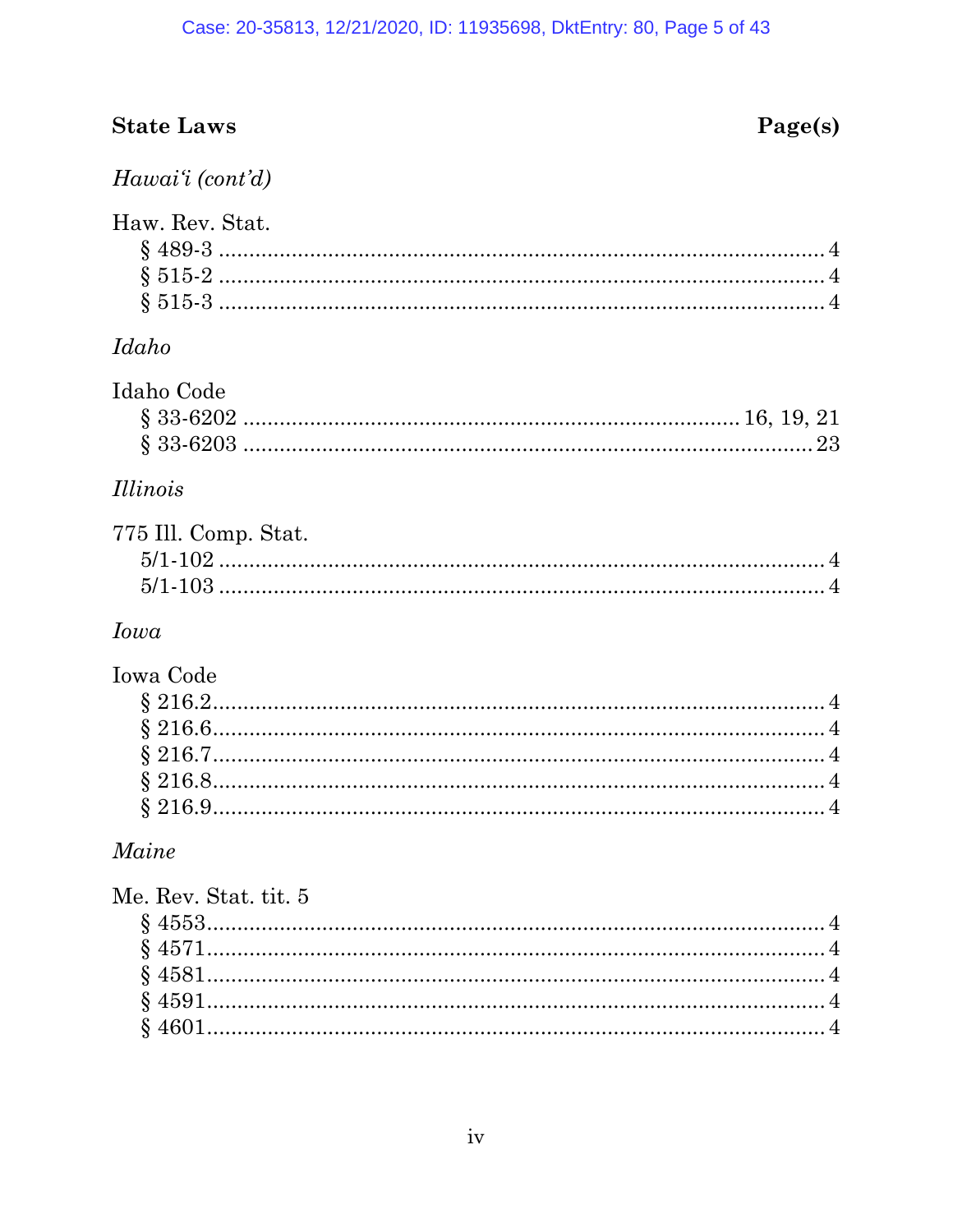### Case: 20-35813, 12/21/2020, ID: 11935698, DktEntry: 80, Page 6 of 43

# **State Laws**

# $Page(s)$

# Maryland

| Md. Code, State Gov't             |
|-----------------------------------|
| <b>Massachusetts</b>              |
|                                   |
|                                   |
|                                   |
| Mass. Gen. Laws ch. 272           |
|                                   |
| Minnesota                         |
| Minn. Stat.                       |
| Nevada                            |
| Nev. Rev. Stat.<br>$\overline{5}$ |
| v                                 |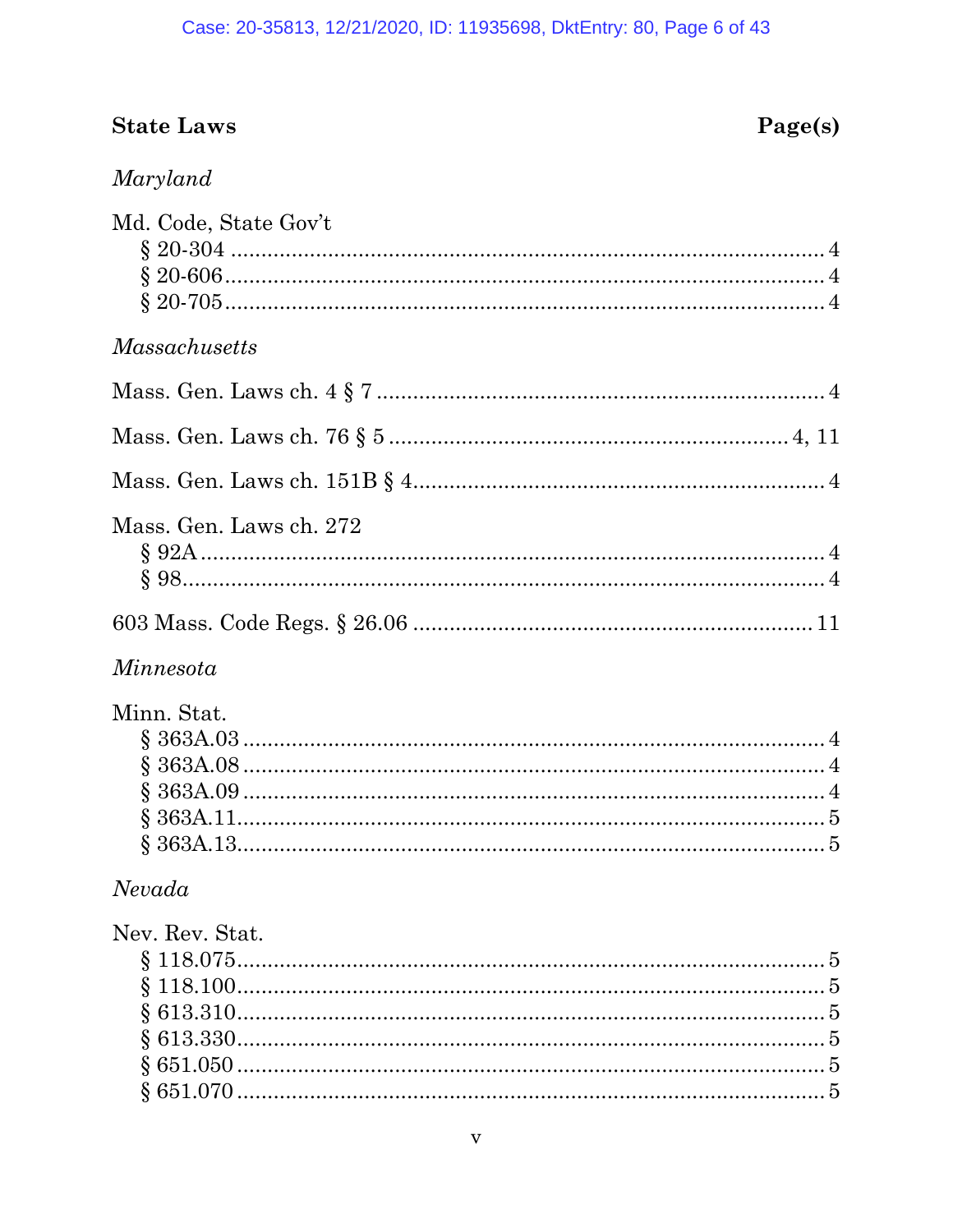# **State Laws**

# Page(s)

## New Hampshire

| N.H. Rev. Stat. Ann. |
|----------------------|
|                      |
|                      |
|                      |
|                      |
| New Jersey           |
| N.J. Stat. Ann.      |
|                      |
|                      |
|                      |
| New Mexico           |
| N.M. Stat. Ann.      |
|                      |
|                      |
| New York             |
| N.Y. Educ. Law       |
|                      |
|                      |
|                      |
| N.Y. Exec. Law       |
|                      |
|                      |
|                      |
| <i><b>Oregon</b></i> |
| Or. Rev. Stat.       |
|                      |
|                      |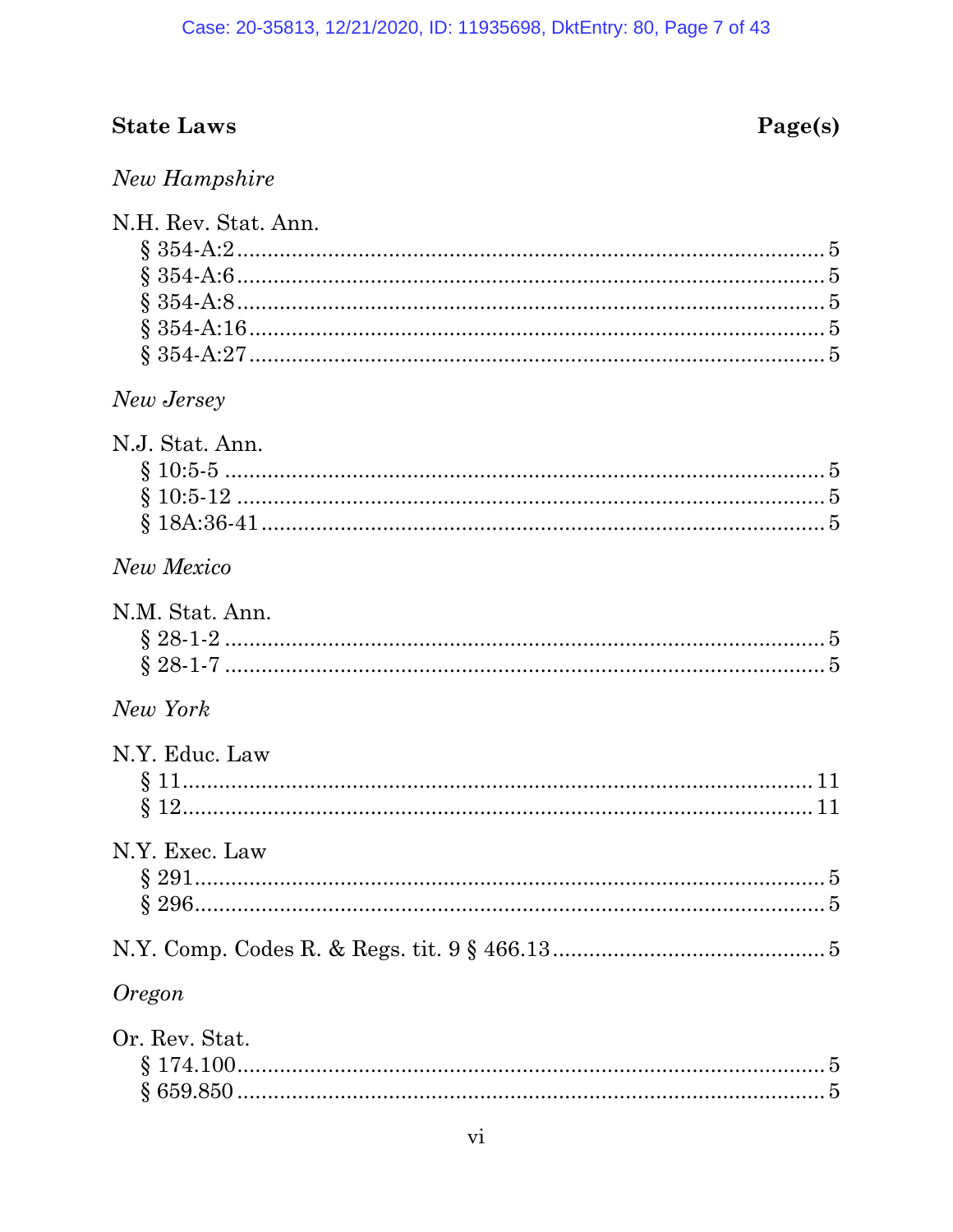#### Case: 20-35813, 12/21/2020, ID: 11935698, DktEntry: 80, Page 8 of 43

| <b>State Laws</b>     | Page(s) |
|-----------------------|---------|
| Oregon (cont'd)       |         |
|                       |         |
| Rhode Island          |         |
|                       |         |
| 28 R.I. Gen. Laws     |         |
| 34 R.I. Gen. Laws     |         |
| Utah                  |         |
| Utah Code Ann.        |         |
| Vermont               |         |
|                       |         |
| Vt. Stat. Ann. tit. 9 |         |
|                       |         |
| Washington            |         |
| Wash. Rev. Code       |         |
|                       |         |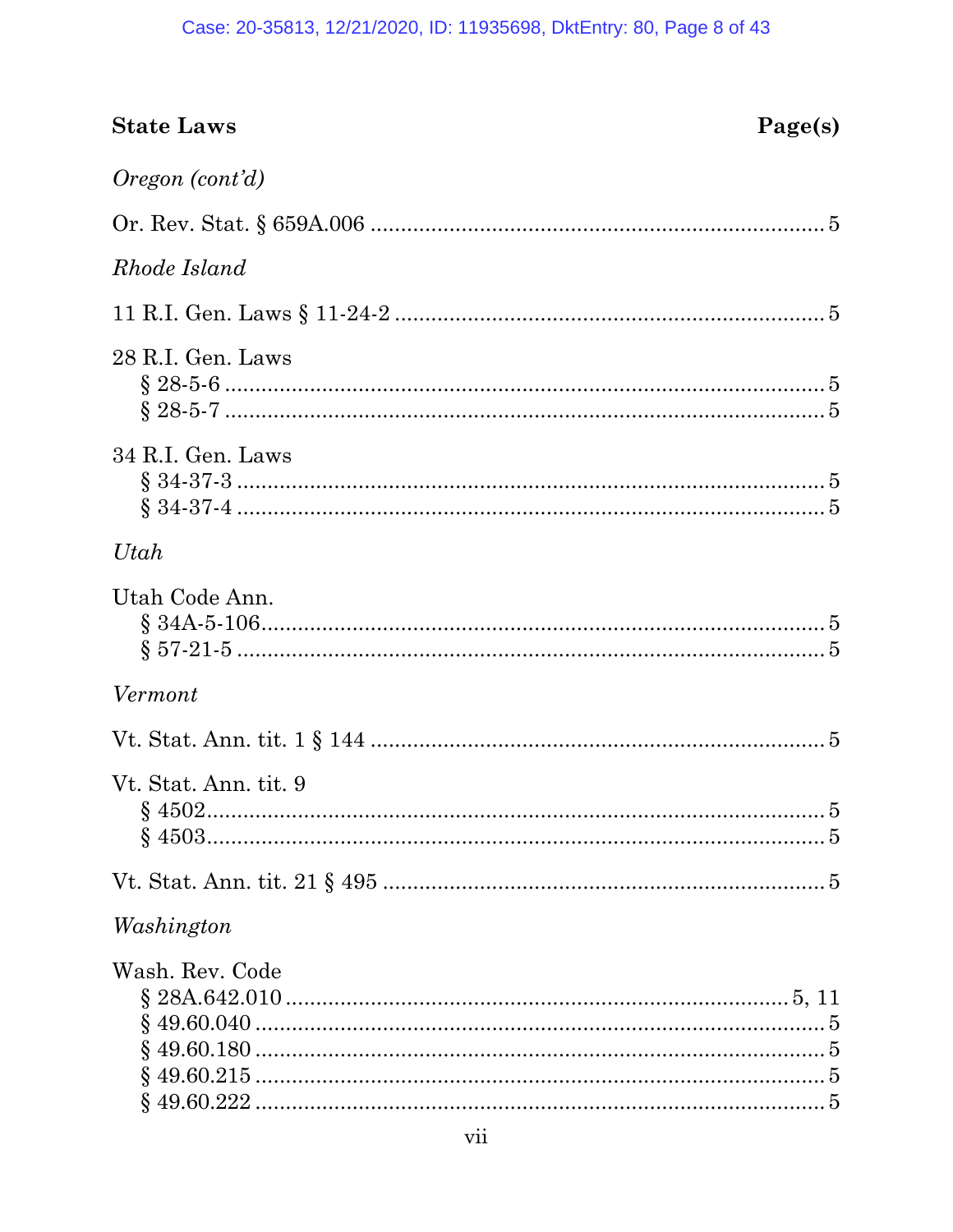# **State Laws** Page(s)

*District of Columbia*

| D.C. Code |  |
|-----------|--|
|           |  |
|           |  |
|           |  |
|           |  |
|           |  |

### **Miscellaneous Authorities**

| Albuquerque Public Schools, Non-Discrimination for<br>Students: Gender Identity and Expression (May 2016),                                               |
|----------------------------------------------------------------------------------------------------------------------------------------------------------|
| American Psychological Association, Answers to Your<br>Questions About Transgender People, Gender Identity,<br>and Gender Expression (3d ed. 2014),      |
| Bailey, Richard, <i>Physical Education and Sport in Schools: A</i><br>Review of Benefits and Outcomes, 76 J. of Sch. Health 397                          |
| California Interscholastic Federation, 2020-21 Constitution                                                                                              |
| Chiasson, Judy, Success and Opportunity for Transgender<br>Students, HuffPost (Feb. 2, 2016),<br>https://www.huffpost.com/entry/success-and-opportunity- |
| Colorado High School Activities Association, CHSAA<br>Transgender Inclusion Bylaw & Policy,<br>http://www2.chsaa.org/home/pdf/TRANSGENDERPROCE           |
| Connecticut Interscholastic Athletic Conference, 2020-2021<br><i>Handbook</i> , http://www.casciac.org/pdfs/ciachandbook_2021.pdf 14                     |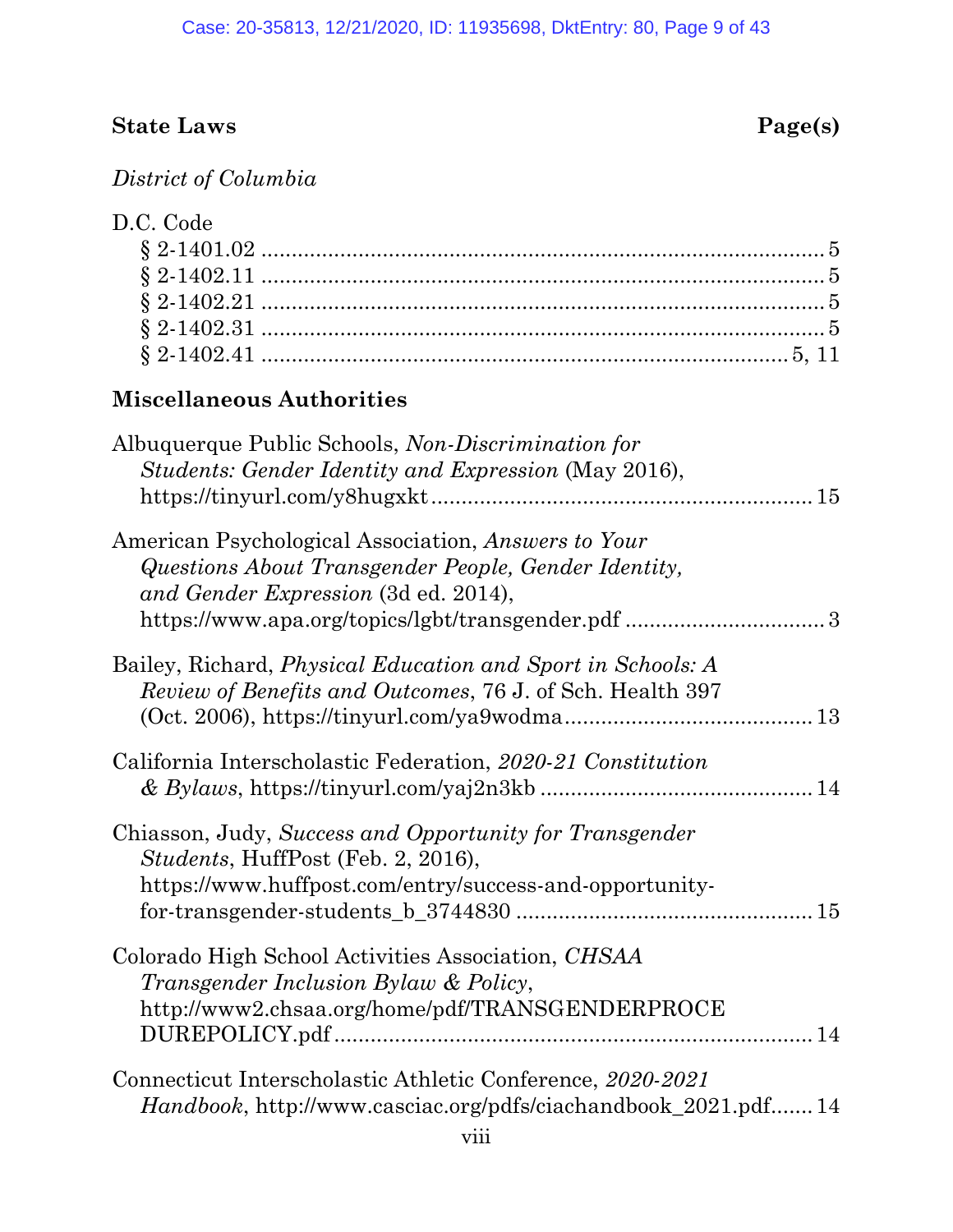| Flores, Andrew R., et al., <i>How Many Adults Identify as</i><br><i>Transgender in the United States?</i> (Williams Inst. June 2016),<br>https://williamsinstitute.law.ucla.edu/publications/trans- |
|-----------------------------------------------------------------------------------------------------------------------------------------------------------------------------------------------------|
| Fresno Unified School District, Administrative Regulation<br>5145.3, Nondiscrimination/Harassment (2019),                                                                                           |
| Greytak, Emily A., et al., <i>Harsh Realities: The Experiences of</i><br>Transgender Youth in Our Nation's Schools (GLSEN 2009),                                                                    |
| Herman, Jody L. et al., Age of Individuals Who Identify as<br><i>Transgender in the United States</i> (Williams Inst. Jan. 2017),<br>https://williamsinstitute.law.ucla.edu/publications/age-trans- |
| Human Rights Campaign, Cities and Counties with Non-<br>Discrimination Ordinances that Include Gender Identity                                                                                      |
| Human Rights Campaign Foundation, <i>Human Rights</i><br>Campaign Post-Election Survey of Youth (2017),<br>https://assets2.hrc.org/files/assets/resources/HRC_PostEle                               |
| James, Sandy E., et al., The Report of the 2015 U.S. Transgender<br>Survey (Nat'l Ctr. for Transgender Equal. Dec. 2016),<br>https://www.transequality.org/sites/default/files/docs/USTS-           |
| Kansas Human Rights Commission, Kansas Human Rights<br>Commission Concurs with the U.S. Supreme Court's Bostock                                                                                     |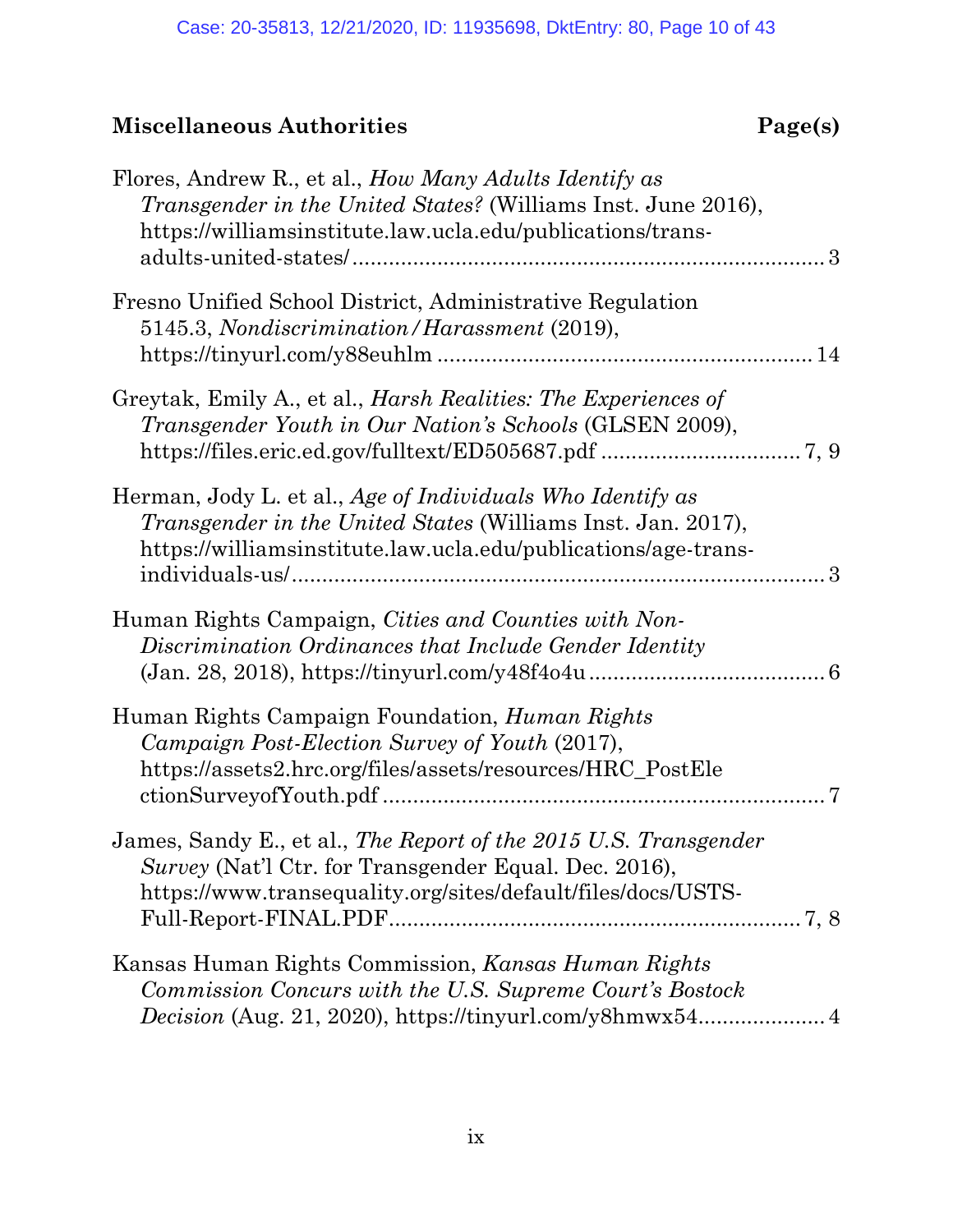| Kosciw, Joseph G., et al., The 2015 National School Climate<br>Survey: The Experiences of Lesbian, Gay, Bisexual,<br>Transgender, and Queer Youth in Our Nation's Schools<br>(GLSEN 2016), https://files.eric.ed.gov/fulltext/ED574780.pdf |  |
|--------------------------------------------------------------------------------------------------------------------------------------------------------------------------------------------------------------------------------------------|--|
| Kosciw, Joseph G., et al., The 2019 National School Climate<br>Survey: The Experiences of Lesbian, Gay, Bisexual,<br>Transgender, and Queer Youth in Our Nation's Schools<br>(GLSEN 2020), https://www.glsen.org/sites/default/files/2020- |  |
| Maryland Public Secondary Schools Athletic Association,<br>MPSSAA Guidance for Participation of Transgender<br>Youth in Interscholastic Athletics (Aug. 2016),<br>https://www.mpssaa.org/assets/1/6/MPSSAA_Transgender                     |  |
| Massachusetts Interscholastic Athletic Association, MIAA<br><i>Handbook</i> (2019-2021),<br>http://www.miaa.net/gen/miaa_generated_bin/documents/                                                                                          |  |
| McGreevy, Patrick, California transgender students given<br>access to opposite-sex programs, L.A. Times (Aug. 12, 2013),                                                                                                                   |  |
| Minnesota Department of Education, A Toolkit for Ensuring<br>Safe and Supportive Schools for Transgender and Gender<br><i>Nonconforming Students</i> (Sept. 25, 2017),<br>http://p1232.nysed.gov/dignityact/documents/Transg_GNC           |  |
| Minnesota State High School League, 2020-2021 MSHSL Official<br>Handbook, 300.00: Administration of Student Eligibility<br><i>Bylaws</i> , https://www.mshsl.org/sites/default/files/2020-                                                 |  |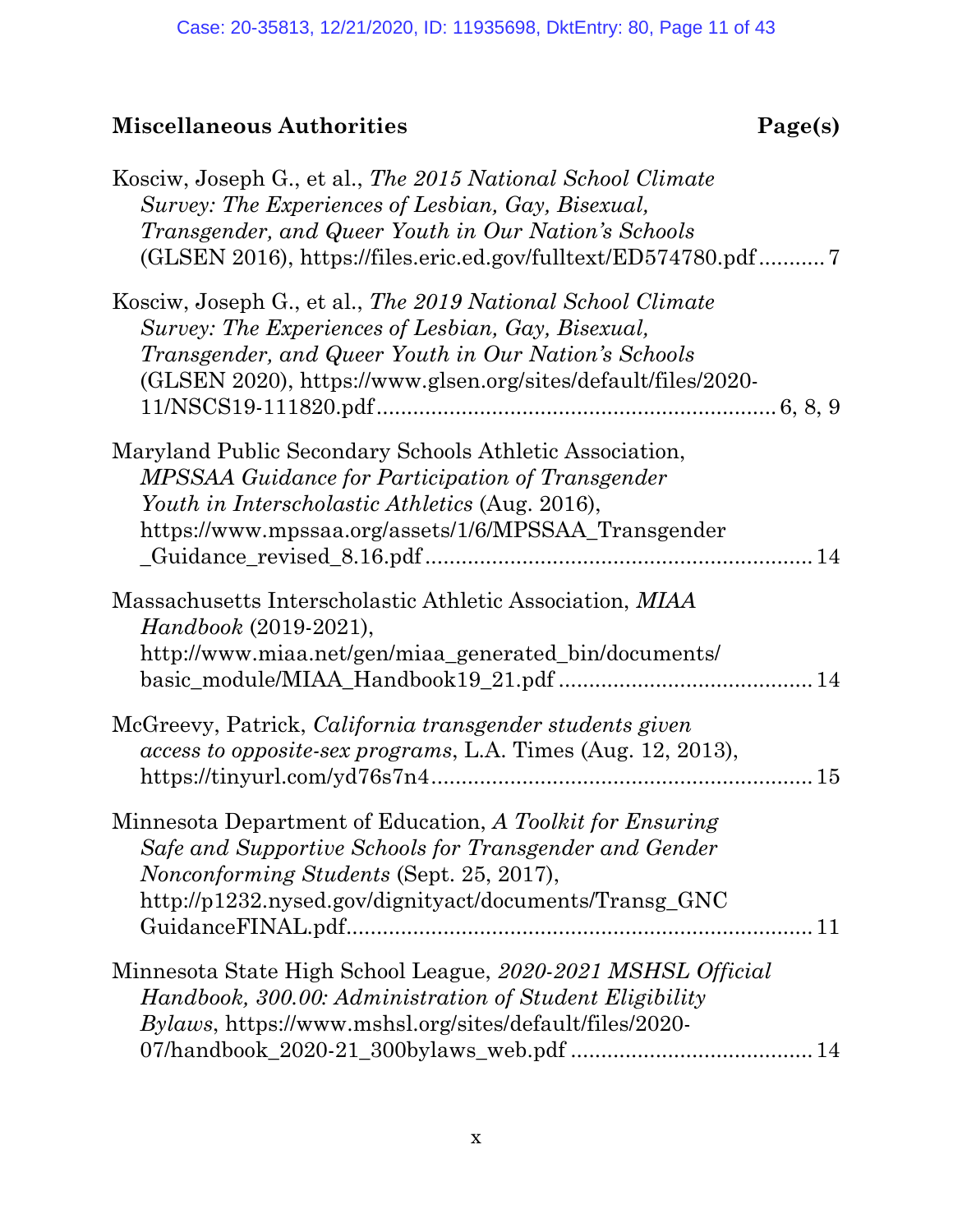| National Collegiate Athletic Association, NCAA Inclusion of<br><i>Transgender Athletes (Aug. 2011),</i>                                                                  |
|--------------------------------------------------------------------------------------------------------------------------------------------------------------------------|
| Nevada Interscholastic Activities Association, NIAA<br>Transgender Participation Position Statement and Policy                                                           |
| New Jersey State Interscholastic Athletic Association,<br>NJSIAA & NJSCA Coaches Handbook: 2020-2021,<br>https://www.njsiaa.org/sites/default/files/documents/2020-      |
| New York State Education Department, Guidance to School<br>Districts for Creating a Safe and Supportive School<br>Environment For Transgender and Gender Nonconforming   |
| New York State Public High School Athletic Association,<br>NYSPHSAA Handbook (Nov. 2020),                                                                                |
| Oregon School Activities Association, 2020-2021 Handbook,<br>https://www.osaa.org/governance/handbooks/osaa#_Toc45                                                       |
| Rhode Island Interscholastic League, Rules and Regulations                                                                                                               |
| Snyder, Alison R., et al., <i>Health-Related Quality of Life Differs</i><br>Between Adolescent Athletes and Adolescent Nonathletes,<br>19 J. of Sport Rehab. 237 (2010), |
| State of New Jersey Department of Education, Transgender<br><b>Student Guidance for School Districts,</b><br>https://www.nj.gov/education/students/safety/sandp/trans    |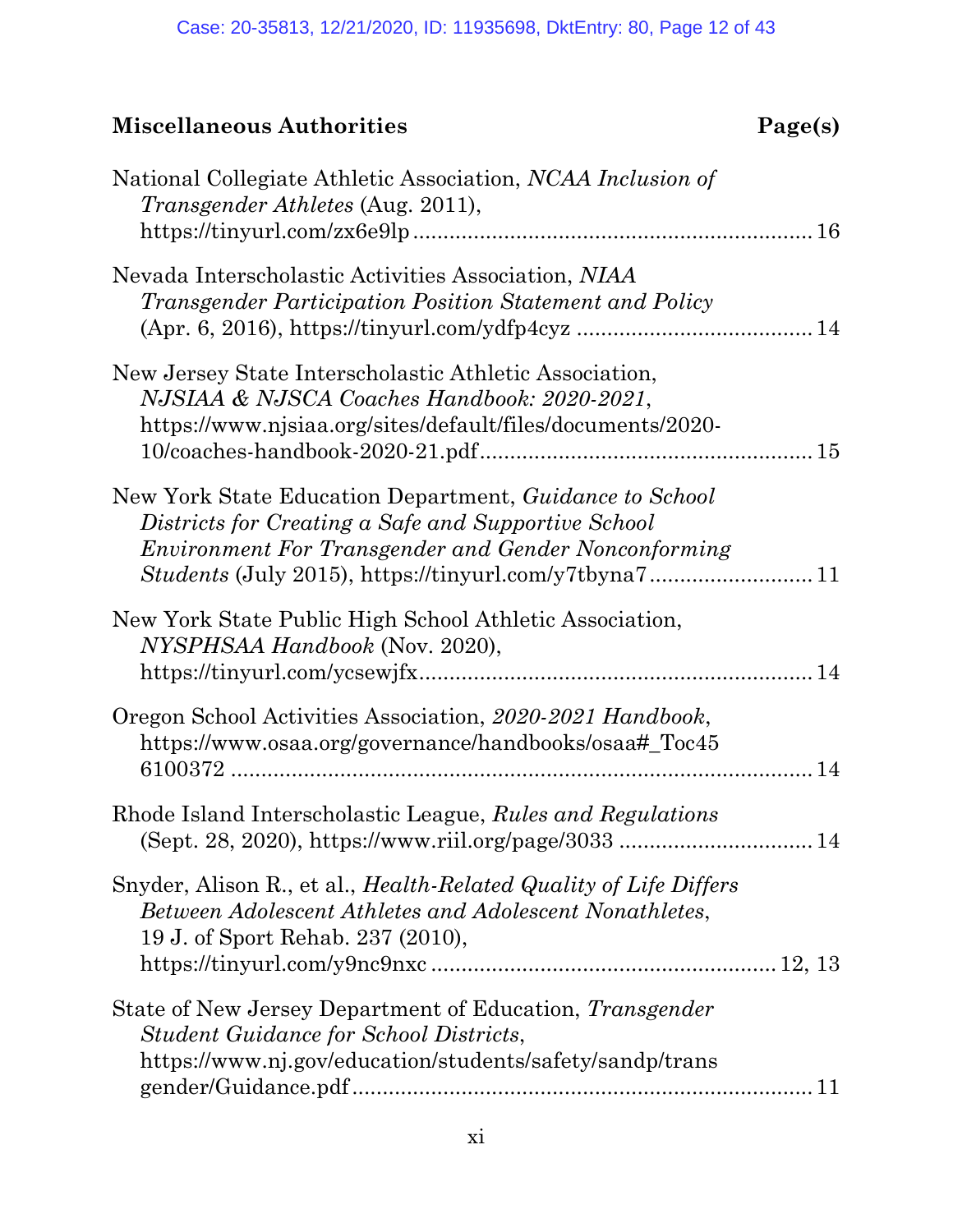| Troutman, Kelly P., & Mikaela J. Dufur, From High School<br>Jocks to College Grads: Assessing the Long-Term Effects of<br><b>High School Sport Participation on Females' Educational</b><br>Attainment, 38 Youth & Soc'y 443 (June 2007), |  |
|-------------------------------------------------------------------------------------------------------------------------------------------------------------------------------------------------------------------------------------------|--|
| http://citeseerx.ist.psu.edu/viewdoc/download?doi=10.1.1.9                                                                                                                                                                                |  |
| United Nations, Transforming Our World: The 2030 Agenda for<br>Sustainable Development (2015), https://tinyurl.com/z4o6pk413                                                                                                              |  |
| University of Minnesota, Equity and Access: Gender Identity,<br>Gender Expression, Names and Pronouns (Dec. 11, 2019),<br>https://policy.umn.edu/operations/genderequity 14                                                               |  |
| Washington Interscholastic Activities Association, 2020-21<br>Official Handbook (Oct. 27, 2020),                                                                                                                                          |  |
| Washington Office of Superintendent of Public Instruction,                                                                                                                                                                                |  |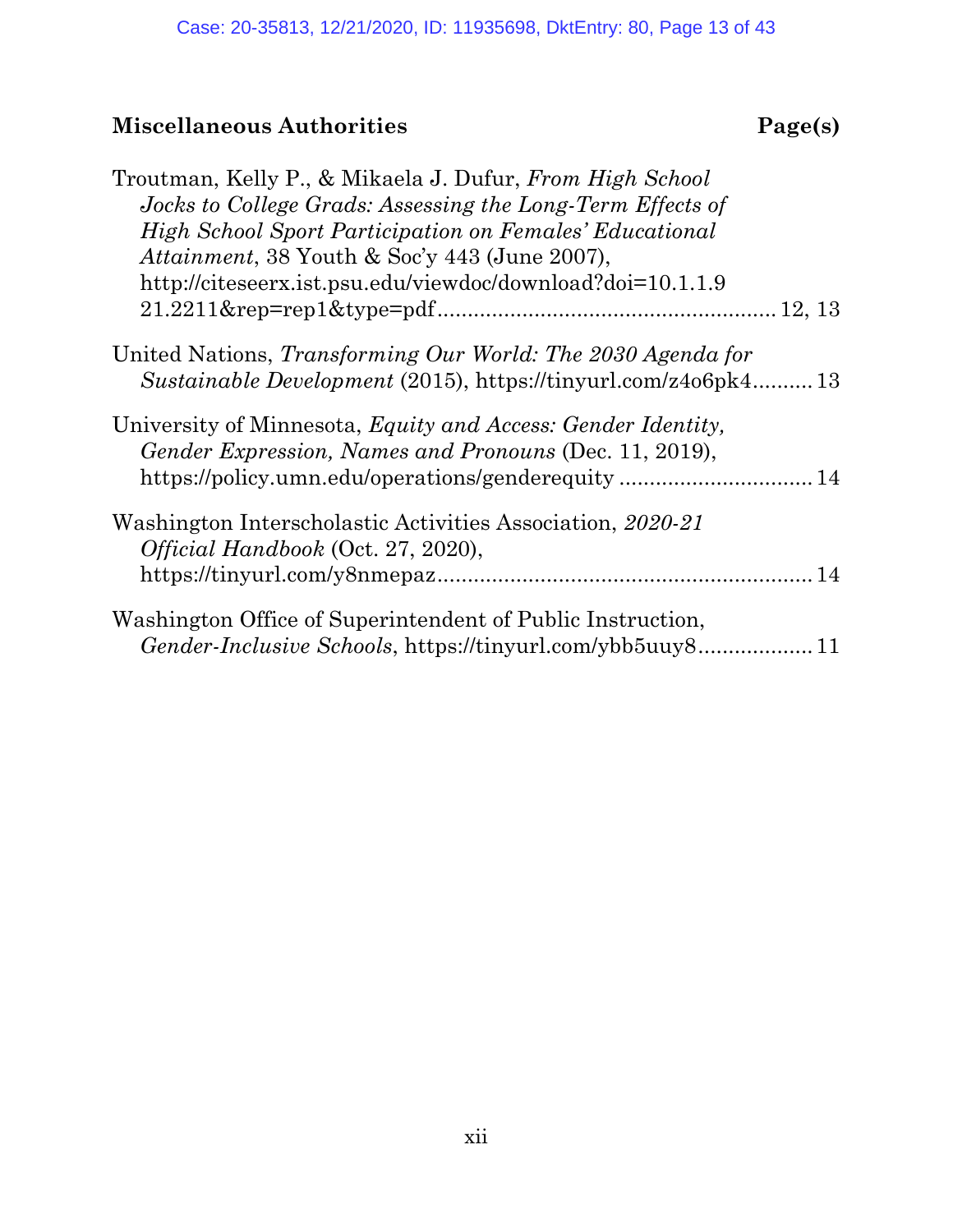#### **INTRODUCTION AND INTERESTS OF AMICI**

<span id="page-13-0"></span>Pursuant to Federal Rule of Appellate Procedure 29, the States of New York, Hawai'i, California, Colorado, Connecticut, Delaware, Illinois, Maine, Maryland, Massachusetts, Minnesota, Nevada, New Jersey, New Mexico, North Carolina, Oregon, Pennsylvania, Rhode Island, Vermont, Virginia, and Washington, and the District of Columbia, submit this brief in support of plaintiffs-appellees Lindsay Hecox and Jane Doe. Plaintiffs challenge Idaho's Fairness in Women's Sports Act (the Act), which categorically bars transgender female students from participating in gender-segregated sports programs as females, and provides that any female student athlete may be required to verify her biological sex through, among other things, a physical examination of her reproductive anatomy or genetic testing.

The district court granted a preliminary injunction against enforcement of the Act, finding that it fails to advance any legitimate governmental interest and likely denies plaintiffs equal protection. Amici States file this brief to explain that in their experience, allowing transgender female students to participate in women's sports does not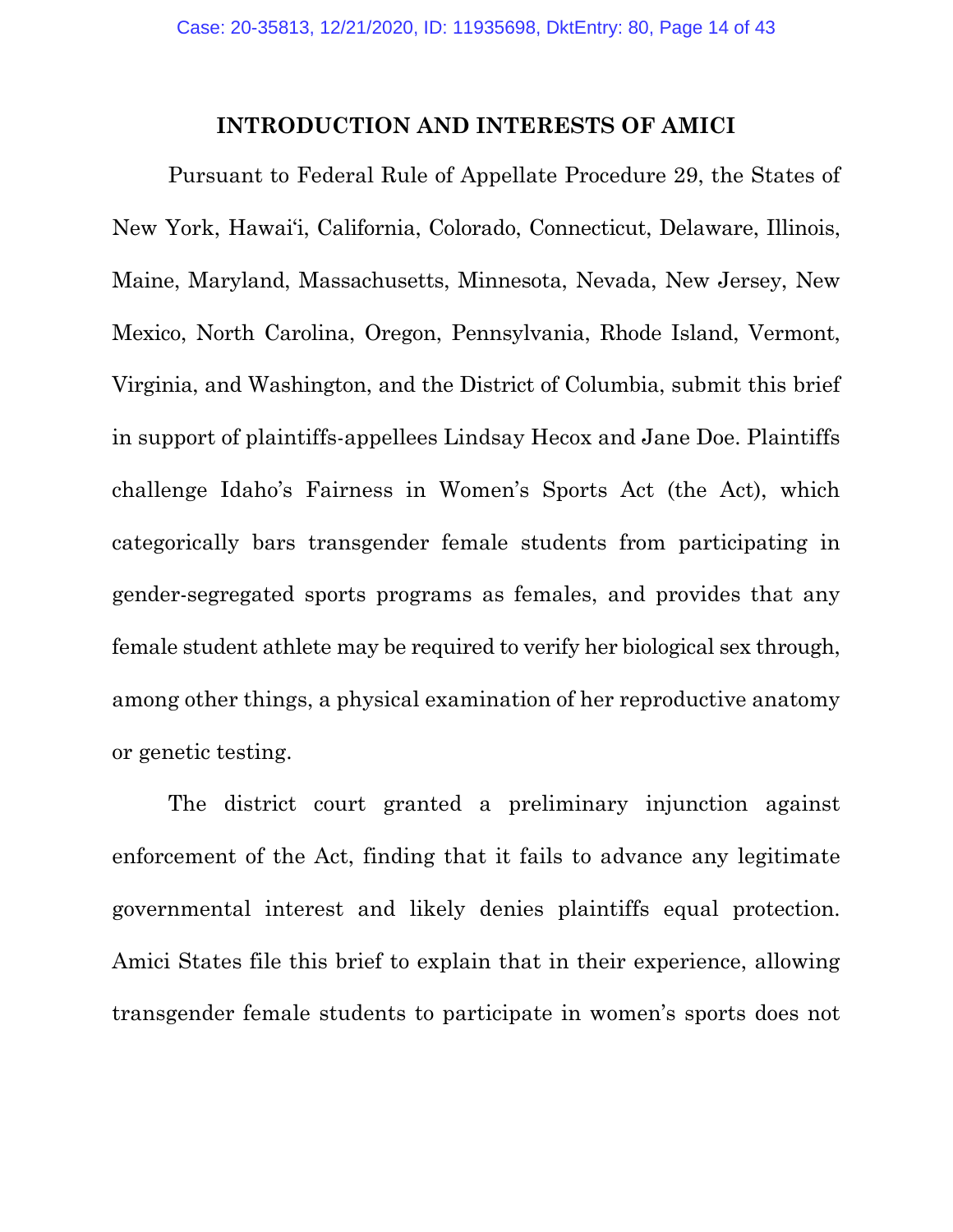#### Case: 20-35813, 12/21/2020, ID: 11935698, DktEntry: 80, Page 15 of 43

compromise fairness or reduce opportunities for cisgender (i.e., nontransgender) athletes.

Amici States strongly support the right of transgender people to live with dignity, be free from discrimination, and have equal access to education, government-sponsored opportunities, and other incidents of life, including student athletic programs. Discrimination against transgender people has no legitimate basis and serves only to injure a group that is perceived as different. Such discrimination harms transgender people, causing tangible economic, educational, emotional, and health consequences.

To prevent these harms, many of the amici States have adopted policies to protect transgender people from discrimination. The amici States' shared experience in administering their antidiscrimination policies demonstrates that permitting transgender students to participate in athletic programs consistent with their gender identity benefits all students and does not compromise opportunities for cisgender students. Because the sole function of the Act is to exclude and stigmatize transgender students like Hecox, the Act violates equal protection under any level of scrutiny.

2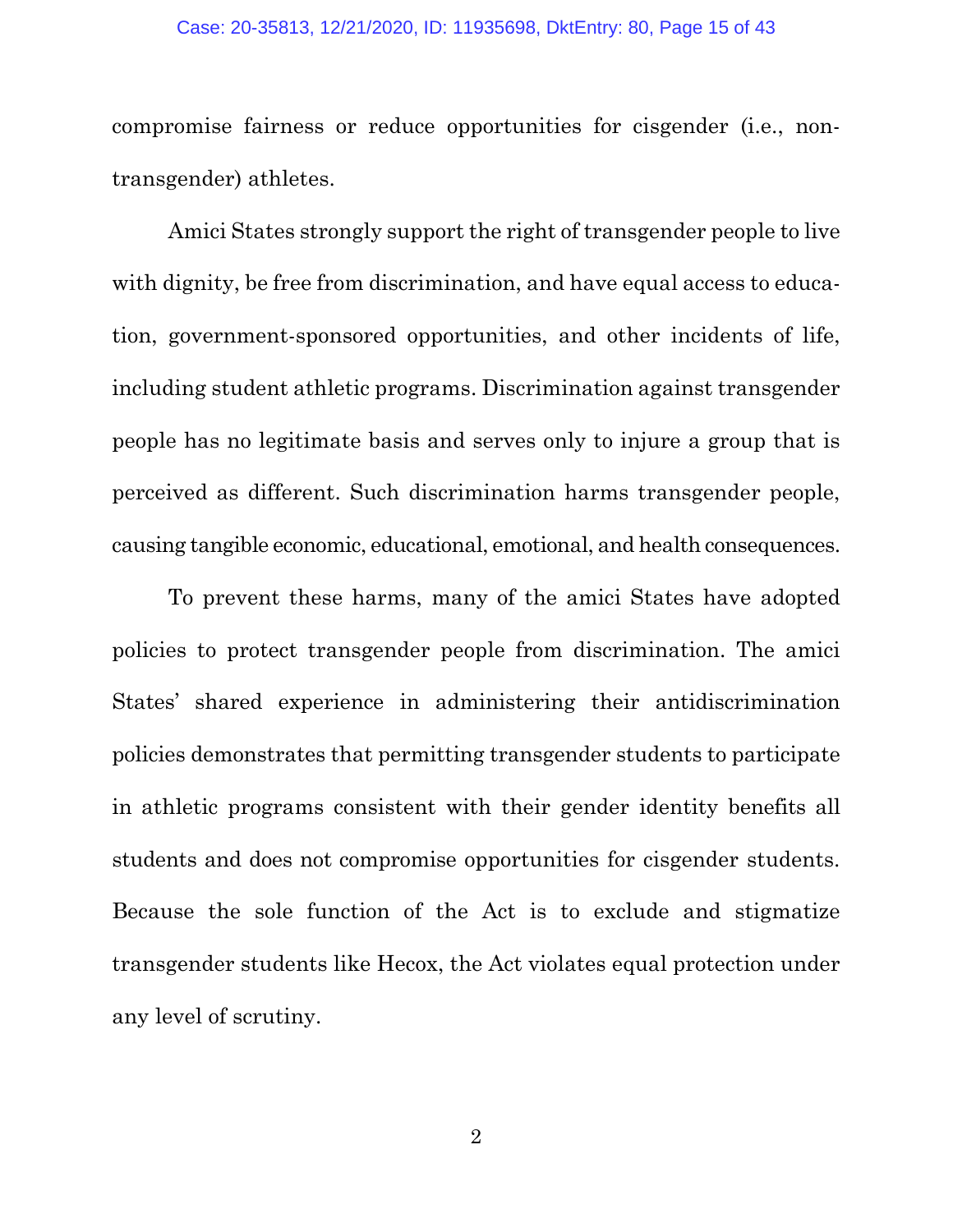#### **ARGUMENT**

#### **POINT I**

#### <span id="page-15-2"></span><span id="page-15-1"></span><span id="page-15-0"></span>**PROTECTING TRANSGENDER PEOPLE FROM DISCRIMINATION CONFERS SIGNIFICANT INDIVIDUAL AND SOCIETAL BENEFITS WITHOUT REDUCING OPPORTUNITIES FOR OTHERS**

About 1.5 million people in the United States—including approximately 150,000 teenagers[1](#page-15-3)—identify as transgender[.2](#page-15-4) Transgender people have been part of cultures worldwide from "antiquity to the present day,"[3](#page-15-5) and they serve our communities in myriad ways, including as students, teachers, essential workers, firefighters, police officers, lawyers, nurses, and doctors. Being transgender does not inhibit a person's ability to contribute to society.

Unfortunately, transgender individuals often experience severe discrimination that limits their ability to realize their potential. To

<span id="page-15-3"></span><sup>1</sup> Jody L. Herman et al., *Age of Individuals Who Identify as Transgender in the United States* 2 (Williams Inst. Jan. 2017) (internet). (For authorities available on the internet, full URLs appear in the Table of Authorities.)

<span id="page-15-4"></span><sup>2</sup> Andrew R. Flores et al., *How Many Adults Identify as Transgender in the United States?* 3-4 (Williams Inst. June 2016) (internet).

<span id="page-15-5"></span><sup>3</sup> Am. Psychol. Ass'n, *Answers to Your Questions About Transgender People, Gender Identity, and Gender Expression* 1 (3d ed. 2014) (internet).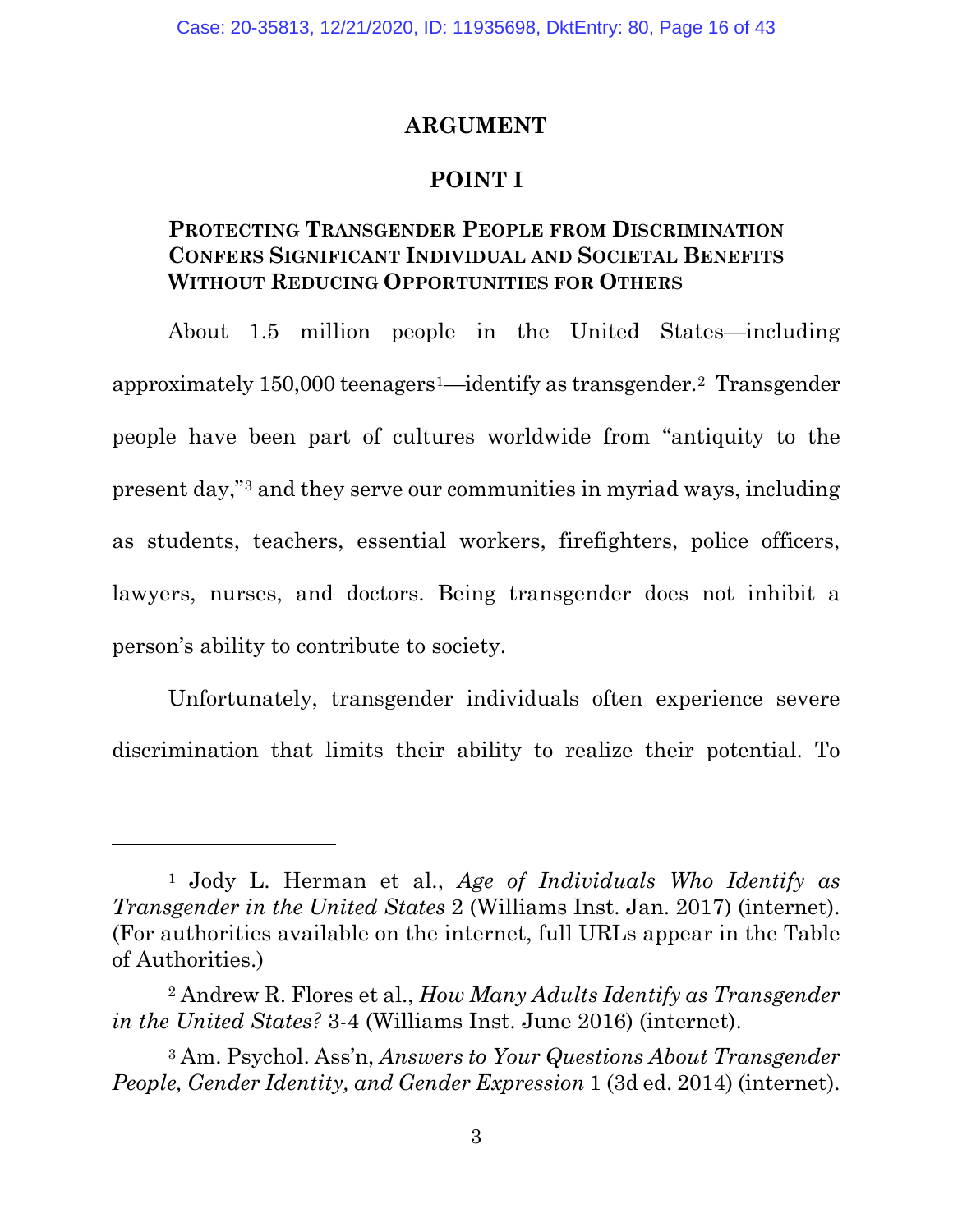combat such discrimination, States began providing civil rights protections for transgender people nearly a quarter century ago. Today, at least twenty-two States and the District of Columbia,[4](#page-16-0) and 225 local

l

<span id="page-16-0"></span><sup>4</sup> **California**: Cal. Civ. Code § 51(b), (e)(5) (public accommodations); Cal. Educ. Code §§ 220 (education), 221.5(f) (education and school athletic participation); Cal. Gov't Code §§ 12926(o), (r)(2), 12940(a), 12949 (employment); *id.* § 12955 (housing); Cal. Penal Code §§ 422.55, 422.56(c) (hate crimes). **Colorado**: Colo. Rev. Stat. § 24-34-301(7) (definition); *id.*  § 24-34-402 (employment); *id.* § 24-34-502 (housing); *id.* § 24-34-601 (public accommodations). **Connecticut**: Conn. Gen. Stat. § 10-15c (schools); *id.* § 46a-51(21) (definition); *id.* § 46a-60 (employment); *id.*  § 46a-64 (public accommodations); *id.* § 46a-64c (housing). **Delaware**: Del. Code tit. 6, § 4501 (public accommodations); *id.* tit. 6, § 4603(b) (housing); *id.* tit. 19, § 711 (employment). **Hawai'i**: Haw. Rev. Stat. § 489-2 (definition); *id.* § 489-3 (public accommodations); *id.* § 515-2 (definition); *id.* § 515-3 (housing). **Illinois**: 775 Ill. Comp. Stat. 5/1-102(A) (housing, employment, access to financial credit, public accommodations); *id.* 5/1-103(O-1) (definition). **Iowa**: Iowa Code § 216.2(10) (definition); *id.*  § 216.6 (employment); *id.* § 216.7 (public accommodations); *id.* § 216.8 (housing); *id.* § 216.9 (education). **Kansas**: Kan. Hum. Rights Comm'n, *Kansas Human Rights Commission Concurs with the U.S. Supreme Court's Bostock Decision* (Aug. 21, 2020) (internet) (advising that Kansas laws prohibiting discrimination based on "sex" in "employment, housing, and public accommodation" contexts "are inclusive of LGBTQ and all derivates of 'sex'"). **Maine**: Me. Rev. Stat. tit. 5, § 4553(9-C) (definition); *id.* § 4571 (employment); *id.* § 4581 (housing); *id.* § 4591 (public accommodations); *id.* § 4601 (education). **Maryland**: Md. Code, State Gov't § 20-304 (public accommodations); *id.* § 20-606 (employment); *id.* § 20-705 (housing). **Massachusetts**: Mass. Gen. Laws ch. 4, § 7, fifty-ninth (definition); *id.* ch. 76, § 5 (education); *id.* ch. 151B, § 4 (employment, housing, credit); *id.* ch. 272, §§ 92A, 98 (public accommodations) (as amended by Mass. Acts ch. 134 (2016)). **Minnesota**: Minn. Stat. § 363A.03(44) (definition); *id.* § 363A.08 (employment); *id.* § 363A.09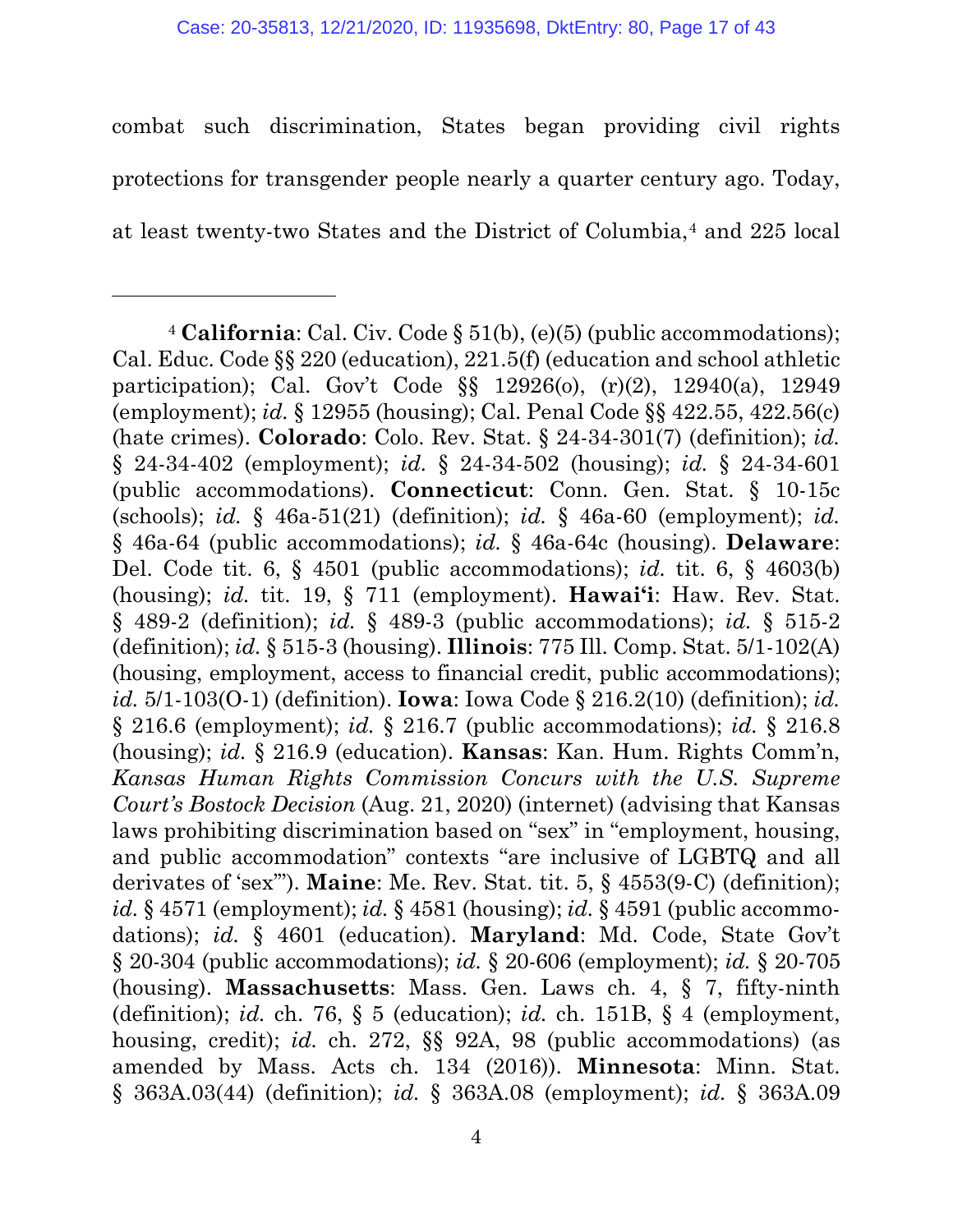$\overline{a}$ 

(housing); *id.* § 363A.11 (public accommodations); *id.* § 363A.13 (education). **Nevada**: Nev. Rev. Stat. §§ 118.075, 118.100 (housing); *id.* §§ 613.310(4), 613.330 (employment); *id.* §§ 651.050(2), 651.070 (public accommodations). **New Hampshire**: N.H. Rev. Stat. Ann. § 354-A:2(XIV-e) (definition); *id.* § 354-A:6 (employment); *id.* § 354-A:8 (housing); *id.* § 354-A:16 (public accommodations); *id.* § 354-A:27 (education). **New Jersey**: N.J. Stat. Ann. § 10:5-12 (public accommodations, housing, employment); *id.* § 10:5-5(rr) (definition); *id.* § 18A:36-41 (directing issuance of guidance to school districts permitting transgender students "to participate in gendersegregated school activities in accordance with the student's gender identity"). **New Mexico**: N.M. Stat. Ann. § 28-1-2(Q) (definition); *id.*  § 28-1-7(A) (employment); *id.* § 28-1-7(F) (public accommodations); *id.*  § 28-1-7(G) (housing). **New York**: N.Y. Exec. Law § 291 (education, employment, public accommodations, housing); N.Y. Comp. Codes R. & Regs. tit. 9, § 466.13 (interpreting the N.Y. Exec. Law § 296 (Human Rights Law) definition of "sex" to include gender identity). **Oregon**: Or. Rev. Stat. § 174.100(7) (definition); *id.* § 659.850 (education); *id.* § 659A.006 (employment, housing, public accommodations). **Rhode Island**: 11 R.I. Gen. Laws § 11-24-2 (public accommodations); 28 R.I. Gen. Laws § § 28-5-6(11), 28-5-7 (employment); 34 R.I. Gen. Laws §§ 34-37-3(9), 34-37-4 (housing). **Utah**: Utah Code Ann. § 34A-5-106 (employment); *id.* § 57-21-5 (housing). **Vermont**: Vt. Stat. Ann. tit. 1, § 144 (definition); *id.* tit. 9, § 4502 (public accommodations); *id.* tit. 9, § 4503 (housing); *id.* tit. 21, § 495 (employment). **Washington**: Wash. Rev. Code § 28A.642.010 (education); *id.* § 49.60.040(27) (definition); *id.* § 49.60.180 (employment); *id.* § 49.60.215 (public accommodations); *id.* § 49.60.222 (housing). **District of Columbia**: D.C. Code § 2-1401.02(12A) (definition); *id.* § 2-1402.11 (employment); *id.*  § 2-1402.21 (housing); *id.* § 2-1402.31 (public accommodations); *id.*  § 2-1402.41 (education).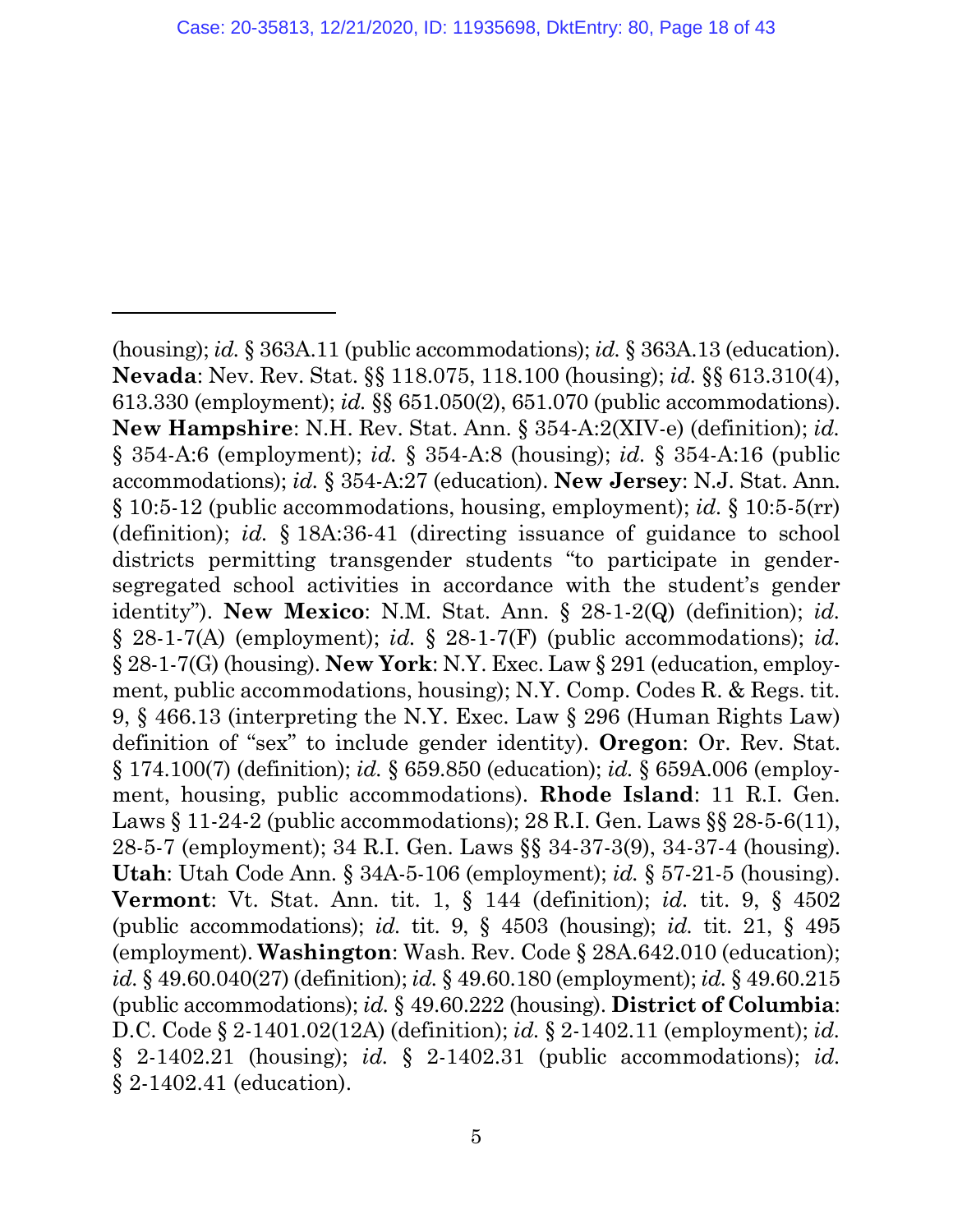governments,[5](#page-18-1) offer express protections against discrimination based on gender identity in areas such as education, housing, public accommo-dations, and employment.<sup>[6](#page-18-2)</sup> As the experience of these jurisdictions shows, policies ensuring equal treatment of transgender people—including policies permitting young people to participate in the single-sex sports teams consistent with their gender identity—promote safe and inclusive communities, workplaces, and schools: a benefit to all.

### <span id="page-18-0"></span>**A. Transgender Youth Face Pervasive and Harmful Discrimination That Causes Them Serious Health and Academic Harms.**

l

Transgender youth experience levels of discrimination, violence, and harassment that exceed those experienced by their cisgender counterparts.[7](#page-18-3) In the 2015 U.S. Transgender Survey (USTS), the largest

<span id="page-18-1"></span><sup>5</sup> Hum. Rights Campaign, *Cities and Counties with Non-Discrimination Ordinances that Include Gender Identity* (Jan. 28, 2018) (internet).

<span id="page-18-2"></span><sup>6</sup> The U.S. Supreme Court recently clarified that longstanding federal law similarly prohibits employment discrimination based on gender identity. *Bostock v. Clayton Cnty.*, 140 S. Ct. 1731, 1742-43 (2020).

<span id="page-18-3"></span><sup>7</sup> Joseph G. Kosciw et al., *The 2019 National School Climate Survey: The Experiences of Lesbian, Gay, Bisexual, Transgender, and Queer Youth in Our Nation's Schools* xxvii, 93 (GLSEN 2020) (internet); *see also*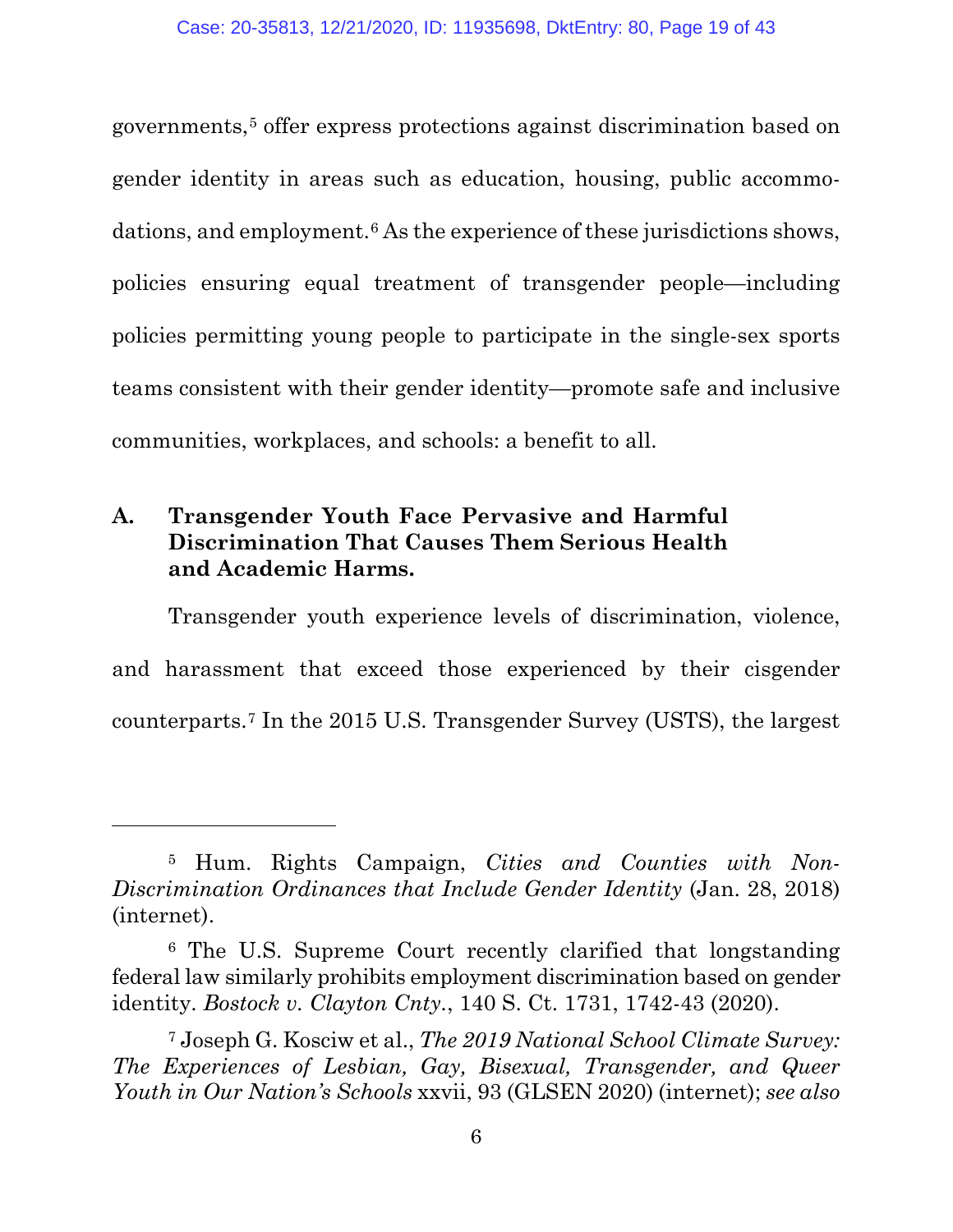survey of transgender people to date, 77% of respondents who were known or perceived as transgender in grades K-12 reported negative experiences at school, including being harassed or attacked.[8](#page-19-0) More than half of transgender students (54%) reported verbal harassment, almost a quarter (24%) reported suffering a physical attack, and more than one eighth (13%) reported being sexually assaulted.[9](#page-19-1) Another 2015 survey showed that three-fourths of transgender students felt unsafe at school because of their gender expression.[10](#page-19-2) More than a quarter of transgender respondents to a survey of LGBT teenagers in December 2016 and January 2017 reported being bullied or harassed within the past thirty days.[11](#page-19-3) Given the hostile climate transgender students face, it is not surprising that transgender students surveyed in 2019 reported feeling

Emily A. Greytak et al., *Harsh Realities: The Experiences of Transgender Youth in Our Nation's Schools* xi (GLSEN 2009) (internet).

<span id="page-19-0"></span><sup>8</sup> Sandy E. James et al., *The Report of the 2015 U.S. Transgender Survey* 132-35 (Nat'l Ctr. for Transgender Equal. Dec. 2016) (internet).

<sup>9</sup> *Id.* at 132-34.

<span id="page-19-2"></span><span id="page-19-1"></span><sup>10</sup> Joseph G. Kosciw et al., *The 2015 National School Climate Survey: The Experiences of Lesbian, Gay, Bisexual, Transgender, and Queer Youth in Our Nation's Schools* 84-85 (GLSEN 2016) (internet).

<span id="page-19-3"></span><sup>11</sup> Hum. Rights Campaign Found., *Human Rights Campaign Post-Election Survey of Youth* 8 (2017) (internet).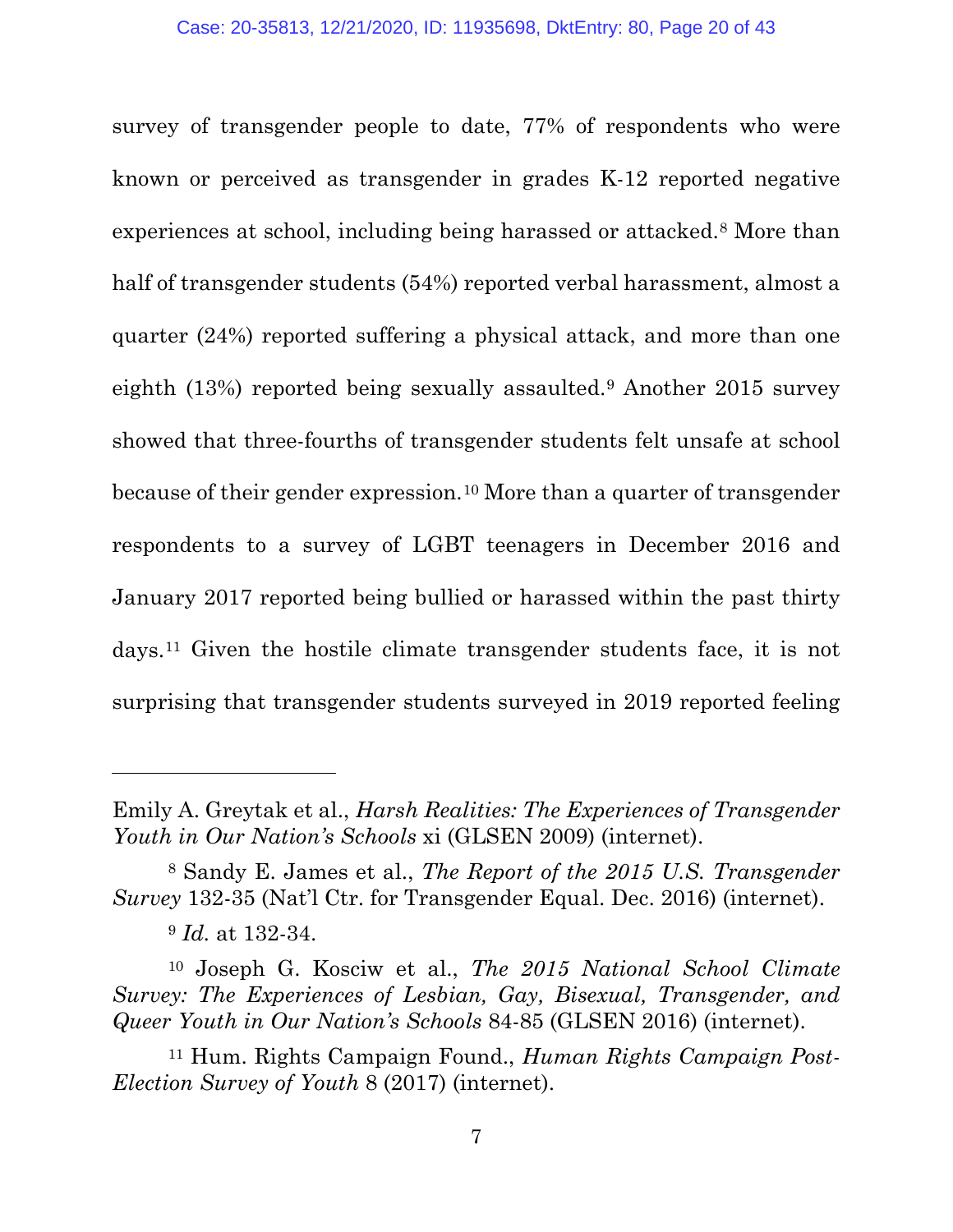less connected to their school, and less of a sense of belonging, than other students.[12](#page-20-0)

Discrimination against transgender youth—including denying them the opportunity to participate in extracurricular activities consistent with their gender identity—can have serious health and academic consequences. LGBTQ students who experienced discriminatory policies or practices in school were found to have lower self-esteem and higher levels of depression than students who had not encountered such discrimination.[13](#page-20-1) Respondents to the 2015 USTS who reported negative experiences in K-12 were more likely than other respondents to be under serious psychological distress, to have experienced homelessness, and to have attempted suicide.<sup>[14](#page-20-2)</sup> Transgender people attempt suicide at a rate nearly nine times that of the general population.[15](#page-20-3) 

<span id="page-20-2"></span><span id="page-20-1"></span><span id="page-20-0"></span><sup>12</sup> Kosciw et al., *The 2019 National School Climate Survey*, *supra*, at 95.

<sup>13</sup> *Id.* at 52, 54.

<span id="page-20-3"></span><sup>14</sup> James et al., *2015 U.S. Transgender Survey*, *supra*, at 132. <sup>15</sup> *Id.* at 114.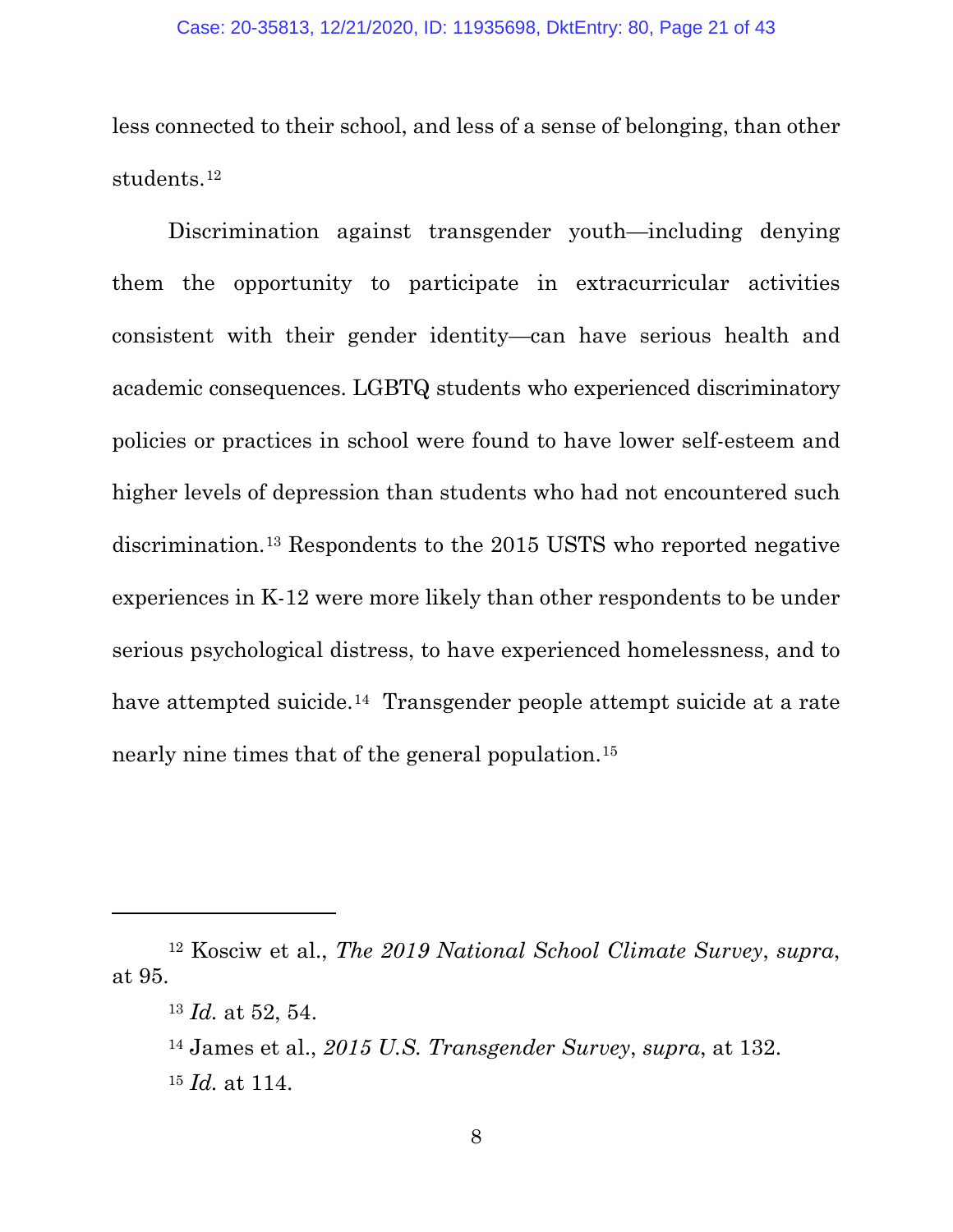Discrimination in school settings also negatively affects educational outcomes. A 2019 survey showed that LGBTQ students who had experienced discriminatory policies and practices had lower levels of educational achievement, lower grade point averages, and lower levels of educational aspiration than other students.[16](#page-21-0) Discriminatory school climates have also been found to exacerbate absenteeism: "LGBTQ students were almost three times as likely to have missed school in the past month because they felt unsafe or uncomfortable if they had experienced LGBTQ-related discrimination in their school (44.1% vs.  $16.4\%$ )."<sup>[17](#page-21-1)</sup>

Policies that prevent transgender students from accessing facilities and activities consistent with their gender identity create hostile and discriminatory school climates that harm students' well-being and

<span id="page-21-0"></span><sup>16</sup> Kosciw et al., *The 2019 National School Climate Survey*, *supra*, at 45, 48; *see also* Greytak et al., *Harsh Realities*, *supra*, at 25, 27 fig. 15 (showing that more-frequently harassed transgender students had significantly lower grade point averages than other transgender students).

<span id="page-21-1"></span><sup>17</sup> Kosciw et al., *The 2019 National School Climate Survey*, *supra*, at 49.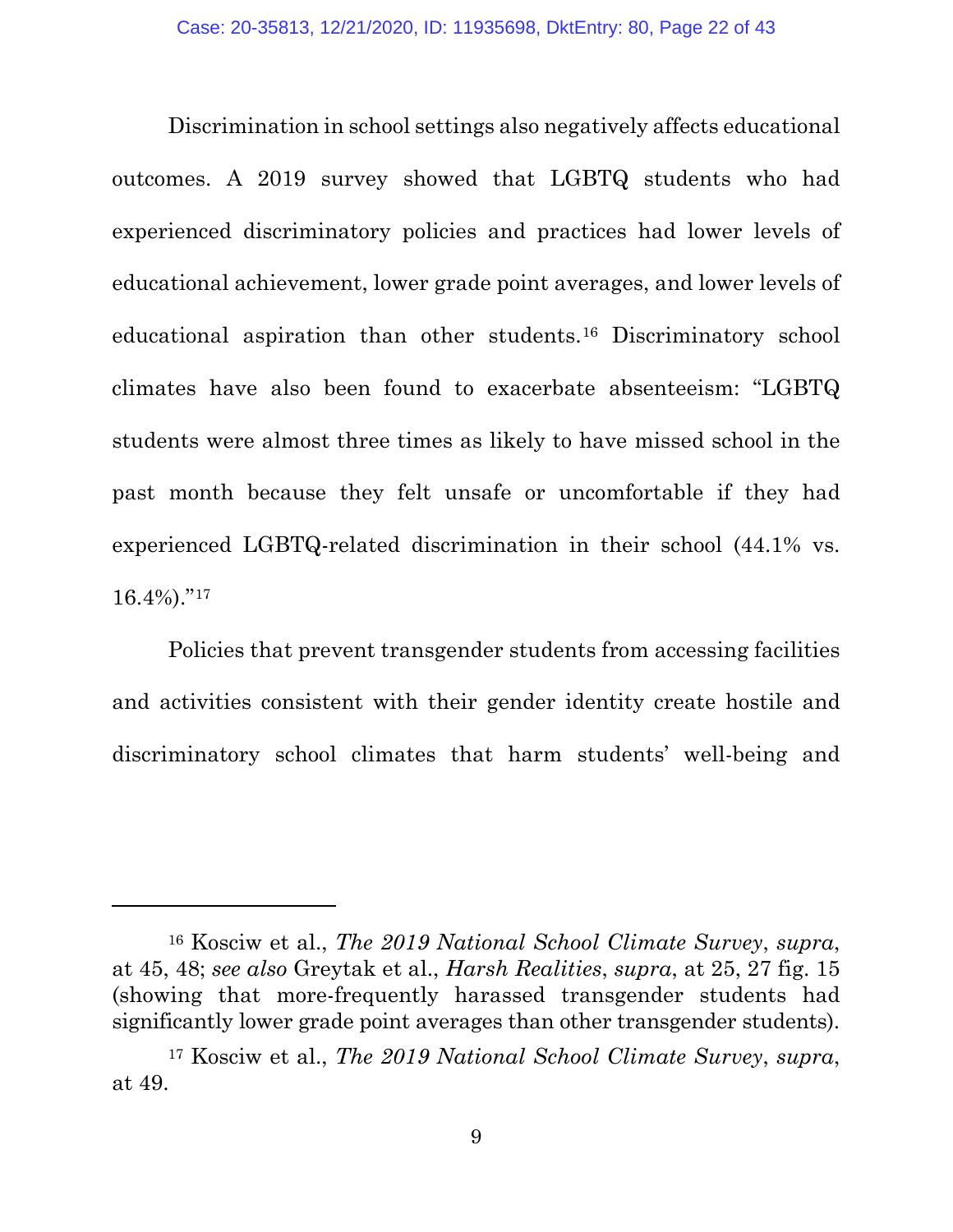interfere with their ability to learn.[18](#page-22-1) These harms adversely affect society as a whole because education advances not only the private interests of students, but also prepares them to contribute to society—socially, culturally, and economically. *See, e.g*., *Brown v. Board of Educ.*, 347 U.S. 483, 493 (1954).

#### <span id="page-22-0"></span>**B. Protecting Transgender Youth from Discrimination Yields Broad Benefits Without Limiting Opportunities for Cisgender Students.**

Supportive educational and extracurricular environments foster success for transgender students. Transgender students permitted to live consistently with their gender identities, for example, have mental health outcomes comparable to their cisgender peers.[19](#page-22-2) 

A number of the amici States have thus enacted laws or issued guidance to ensure equal opportunities and nondiscriminatory treatment for transgender students—including with regard to school activities and

l

<span id="page-22-2"></span><span id="page-22-1"></span><sup>18</sup> *See, e.g.,* Br. of Amici Curiae Sch. Adm'rs from Thirty-One States and the District of Columbia in Supp. of Resp't, *Gloucester Cty. Sch. Bd. v. G.G.*, No. 16-273, 2017 WL 930055, at \*3-4 (S. Ct. Mar. 2, 2017).

<sup>19</sup> *Id.* at \*4.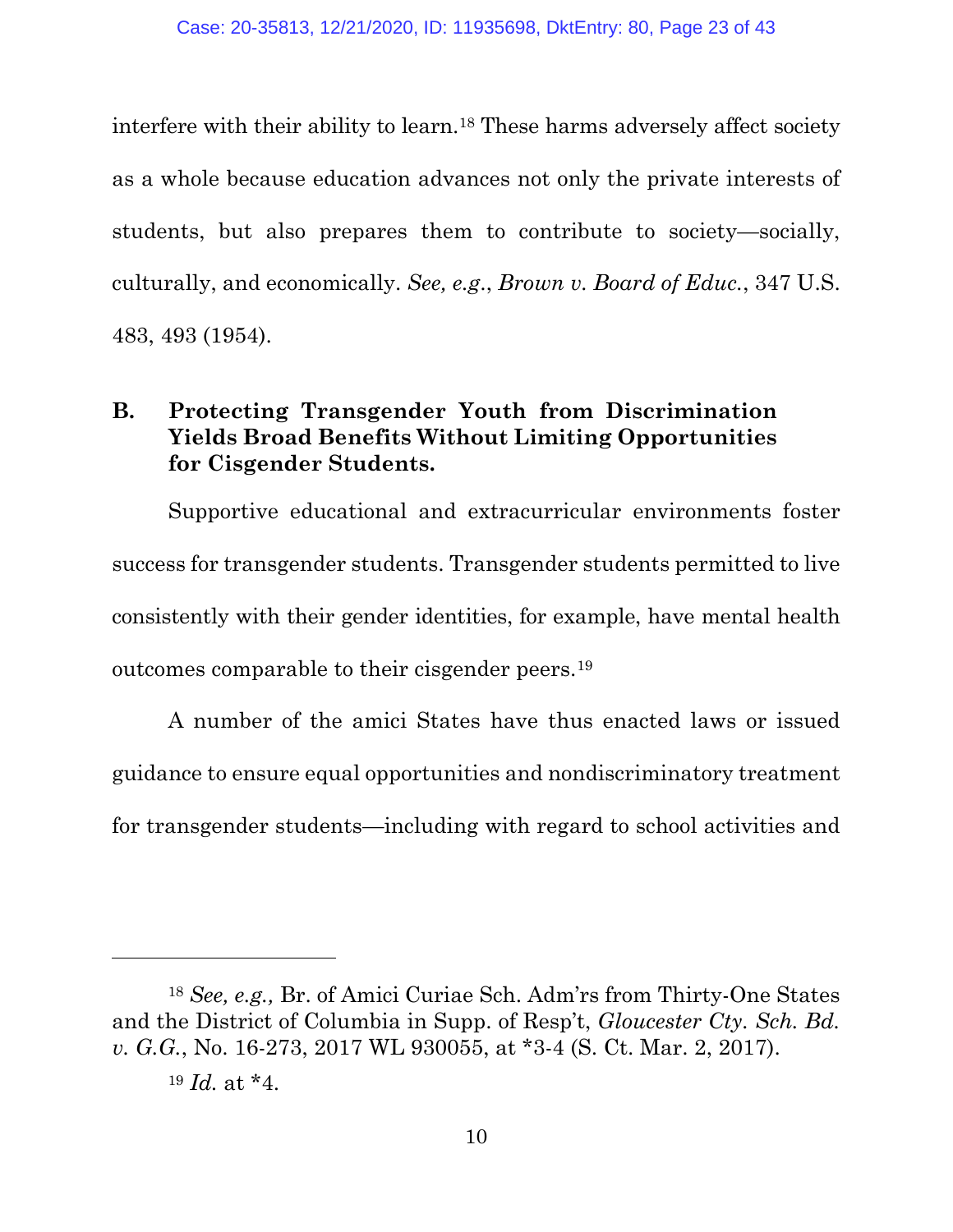sports programs.[20](#page-23-0) For example, both California and Massachusetts have long mandated that transgender students be permitted to participate in school programs and activities—including sports—consistent with their gender identity. *See* Cal. Educ. Code § 221.5(f) (2013); Mass. Gen. Laws ch. 76, § 5 (2012); 603 Mass. Code Regs. § 26.06(5). Likewise, New York law expressly prohibits discrimination and harassment of students "on school property or at a school function" on the basis of gender identity, *see* N.Y. Educ. Law §§ 11(6), 12(1), and the State Education Department has made clear that transgender students should be allowed to access school facilities, and participate in activities, consistent with their gender identity, N.Y. State Educ. Dep't, *Guidance to School Districts for Creating* 

<span id="page-23-0"></span><sup>20</sup> **Connecticut**: Conn. Gen. Stat. § 10-15c (prohibiting discrimination on basis of gender identity in student access to public school activities and programs). **Minnesota**: Minn. Dep't of Educ., *A Toolkit for Ensuring Safe and Supportive Schools for Transgender and Gender Nonconforming Students* 8 (Sept. 25, 2017) (internet) (same). **New Jersey**: State of N.J. Dep't of Educ., *Transgender Student Guidance for School Districts* 6 (internet) (same, as to "gender-segregated classes or athletic activities, including intramural and interscholastic athletics"). **Washington**: Wash. Rev. Code § 28A.642.010 (prohibiting discrimination based on gender identity in public schools); Wash. Off. of Superintendent of Pub. Instruction, *Gender-Inclusive Schools* (internet) (transgender students must be permitted to participate in "physical education and athletics" consistent with their gender identity). **District of Columbia**: D.C. Code § 2-1402.41 (prohibiting gender identity discrimination by educational institutions).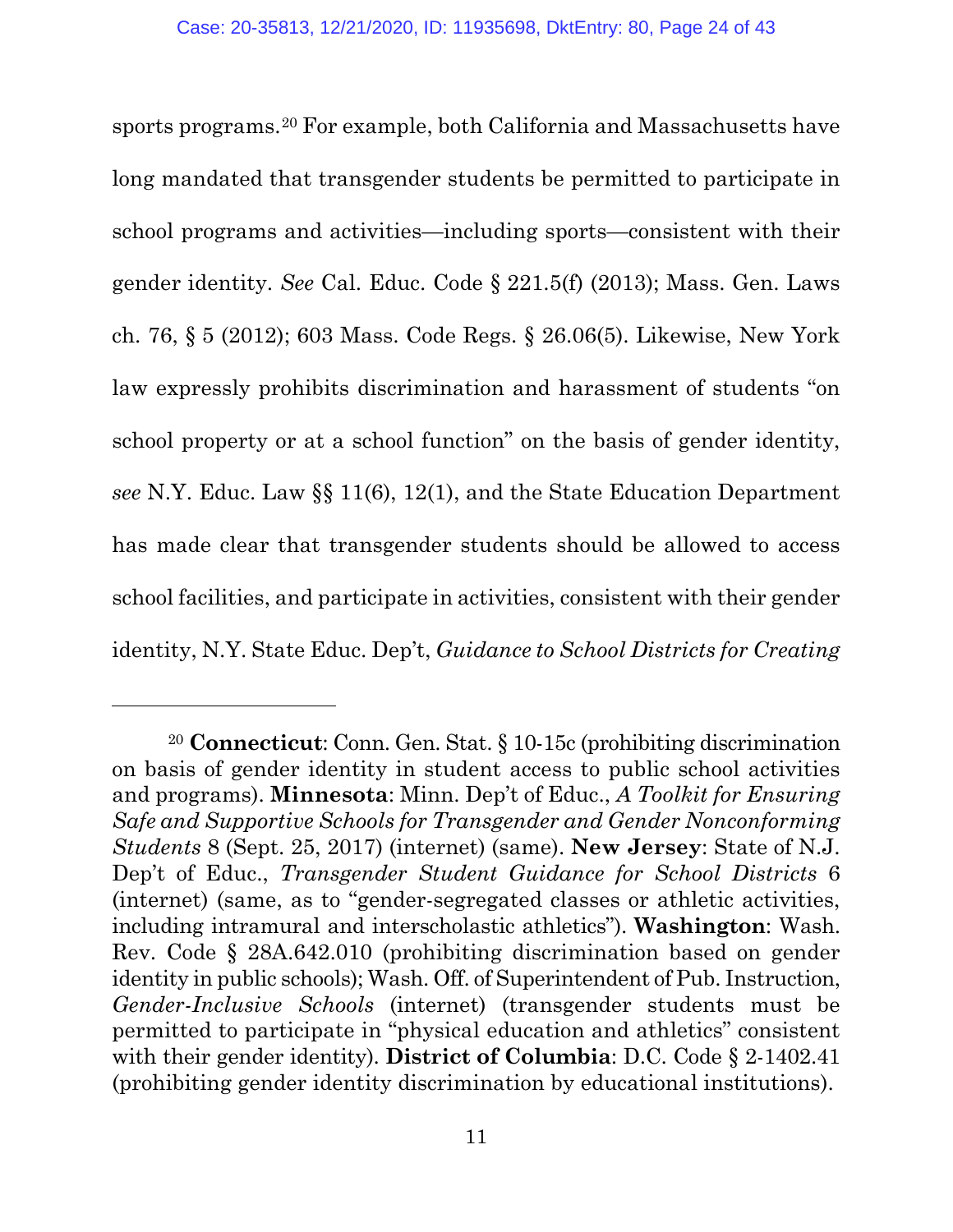*a Safe and Supportive School Environment For Transgender and Gender Nonconforming Students* 9-10 (July 2015) (internet).

With respect to athletics specifically, barring transgender students from participating in sports teams consistent with their gender identity deprives them of the important benefits of such activities. Athletic participation has been linked to academic achievement and improved academic performance.[21](#page-24-0) Participants in interscholastic sports "have higher grades, spend more time on homework, have higher educational aspirations, and are more likely to attend college than are their counterparts."[22](#page-24-1) Young women who participate in high school athletics, in particular, are more likely on average to complete college.[23](#page-24-2)

There are also many health benefits to sports participation. Regular physical activity "decreases the risk of developing diabetes, hypertension,

<span id="page-24-0"></span><sup>21</sup> Alison R. Snyder et al., *Health-Related Quality of Life Differs Between Adolescent Athletes and Adolescent Nonathletes*, 19 J. of Sport Rehab. 237, 238 (2010) (internet); Kelly P. Troutman & Mikaela J. Dufur, *From High School Jocks to College Grads: Assessing the Long-Term Effects of High School Sport Participation on Females' Educational Attainment*, 38 Youth & Soc'y 443, 444 (June 2007) (internet).

<span id="page-24-1"></span><sup>22</sup> Troutman & Dufur, *supra*, at 444.

<span id="page-24-2"></span><sup>23</sup> *Id.* at 454.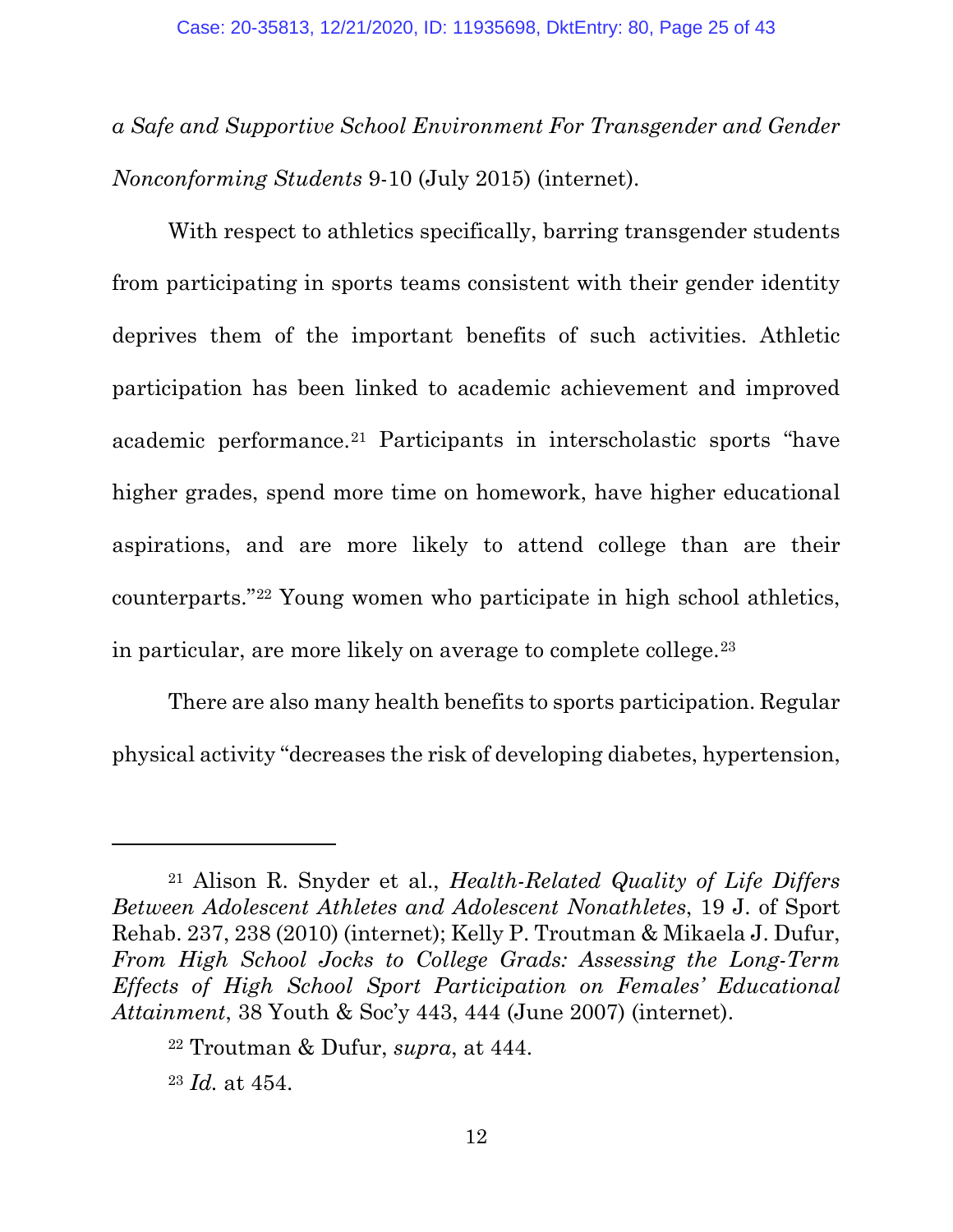cancer, and obesity, as well as cardiovascular and bone and joint diseases."[24](#page-25-0) Sports participation can also have a positive effect on selfesteem and mental health.[25](#page-25-1) And all students stand to benefit from an inclusive, supportive environment.[26](#page-25-2) This is especially true of sports, given the importance of teamwork and cooperation in athletic competition. (*See, e.g.*, Excerpts of Record (E.R.) 644.) The United Nations has recognized the integral role that sports play in the "promotion of tolerance and respect" and "the empowerment of women and of young people, individuals and communities."[27](#page-25-3) 

In recognition of these myriad benefits, interscholastic sports organizations, local school districts, and individual colleges and

<span id="page-25-0"></span><sup>24</sup> Snyder et al., *Health-Related Quality of Life*, *supra*, at 237-38; *see also* Troutman & Dufur, *supra*, at 444.

<span id="page-25-1"></span><sup>25</sup> Richard Bailey, *Physical Education and Sport in Schools: A Review of Benefits and Outcomes*, 76 J. of Sch. Health 397, 398 (Oct. 2006) (internet); Snyder et al., *Health-Related Quality of Life*, *supra*, at 238, 244.

<span id="page-25-2"></span><sup>26</sup> *See* Br. of Amici Curiae Sch. Adm'rs, *Gloucester Cnty. Sch. Bd.*, 2017 WL 930055, at \*2 ("[I]nclusive policies not only fully support the reality of transgender students' circumstances, but also foster a safer and more welcoming learning environment for all students.").

<span id="page-25-3"></span><sup>27</sup> United Nations, *Transforming Our World: The 2030 Agenda for Sustainable Development* 13 (2015) (internet).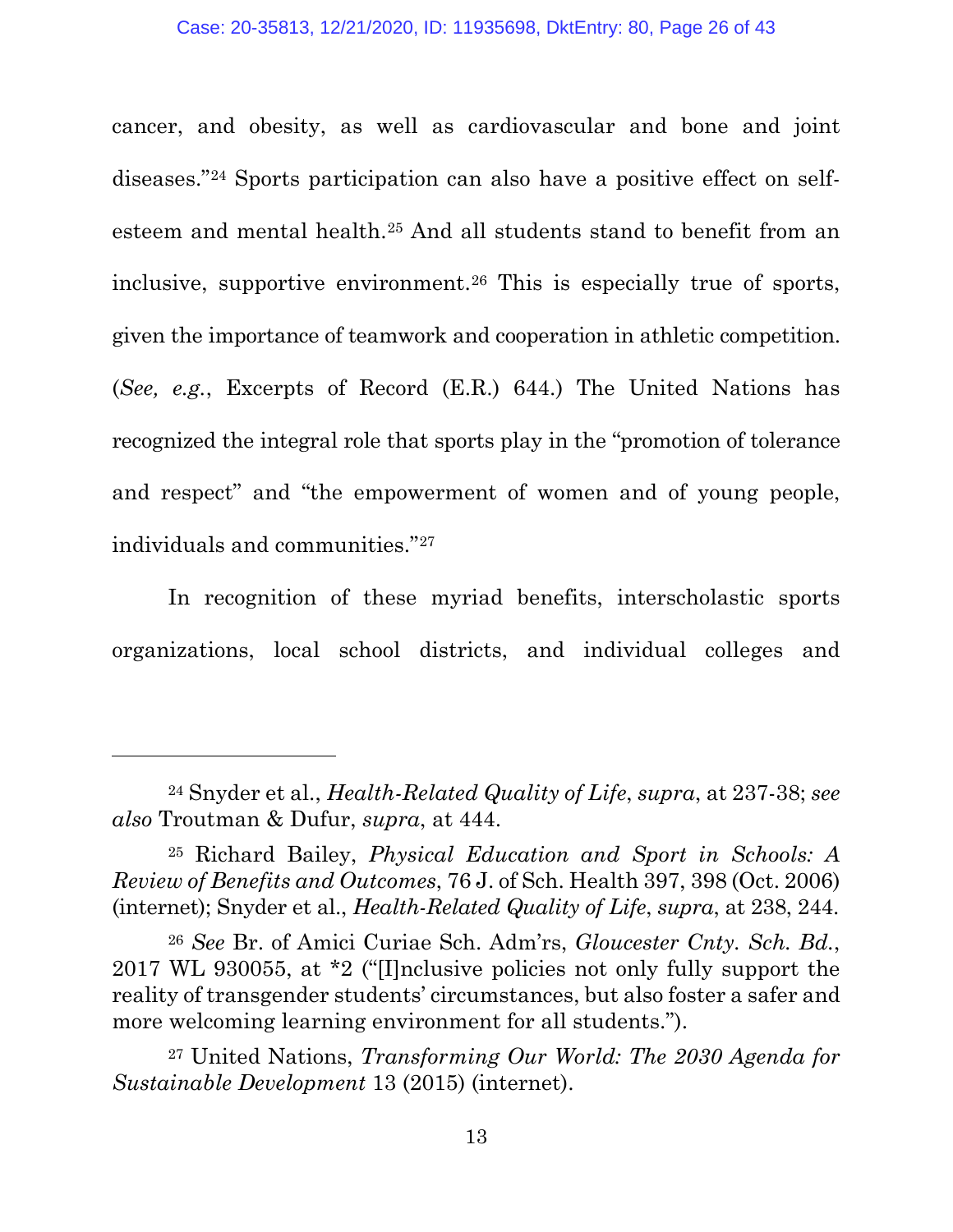universities in the amici States have adopted policies to ensure that transgender students will have equal access to sports participation.[28](#page-26-0) Since 2009, the New Jersey State Interscholastic Athletic Association, a

l

<span id="page-26-0"></span><sup>28</sup> *See, e.g.*, **California**: Cal. Interscholastic Fed'n, *2020-21 Constitution & Bylaws* 96 (internet) (transgender students must be afforded opportunity to participate in sports in manner consistent with their gender identity); Fresno Unified Sch. Dist., Administrative Regulation 5145.3, *Nondiscrimination/Harassment* (2019) (internet) (same). **Colorado**: Colo. High Sch. Activities Ass'n, *CHSAA Transgender Inclusion Bylaw & Policy* 2 (internet) (same). **Connecticut**: Conn. Interscholastic Athletic Conf., *2020-2021 Handbook* 55 (internet) (same). **Maryland**: Md. Pub. Secondary Schs. Athletic Ass'n, *MPSSAA Guidance for Participation of Transgender Youth in Interscholastic Athletics* 2 (Aug. 2016) (internet) (same, for interscholastic sports); **Massachusetts**: Mass. Interscholastic Athletic Ass'n, *MIAA Handbook* (2019-2021) § 43.1 (internet) (same). **Minnesota**: Minn. State High Sch. League, *2020-2021 MSHSL Official Handbook, 300.00: Administration of Student Eligibility Bylaws* 51 (internet) (same); Univ. of Minn., *Equity and Access: Gender Identity, Gender Expression, Names and Pronouns* (Dec. 11, 2019) (internet) (same, for all university programs and activities). **Nevada**: Nev. Interscholastic Activities Ass'n, *NIAA Transgender Participation Position Statement and Policy* (Apr. 6, 2016) (internet) (same, for "gender specific sports team[s]"). **New York**: N.Y. State Pub. High Sch. Athletic Ass'n, *NYSPHSAA Handbook* 51 (Nov. 2020) (internet) (equal participation by transgender students in all interscholastic sports activities consistent with their gender identity). **Oregon**: Or. Sch. Activities Ass'n, *2020-2021 Handbook*, Exec. Bd. Policy No. 39(B)(2) (internet). **Rhode Island**: R.I. Interscholastic League, *Rules and Regulations*, art. 3 § 3 (Sept. 28, 2020) (internet) (same). **Washington:** Wash. Interscholastic Activities Ass'n, *2020-21 Official Handbook* 35-36 (Oct. 27, 2020) (internet) (same).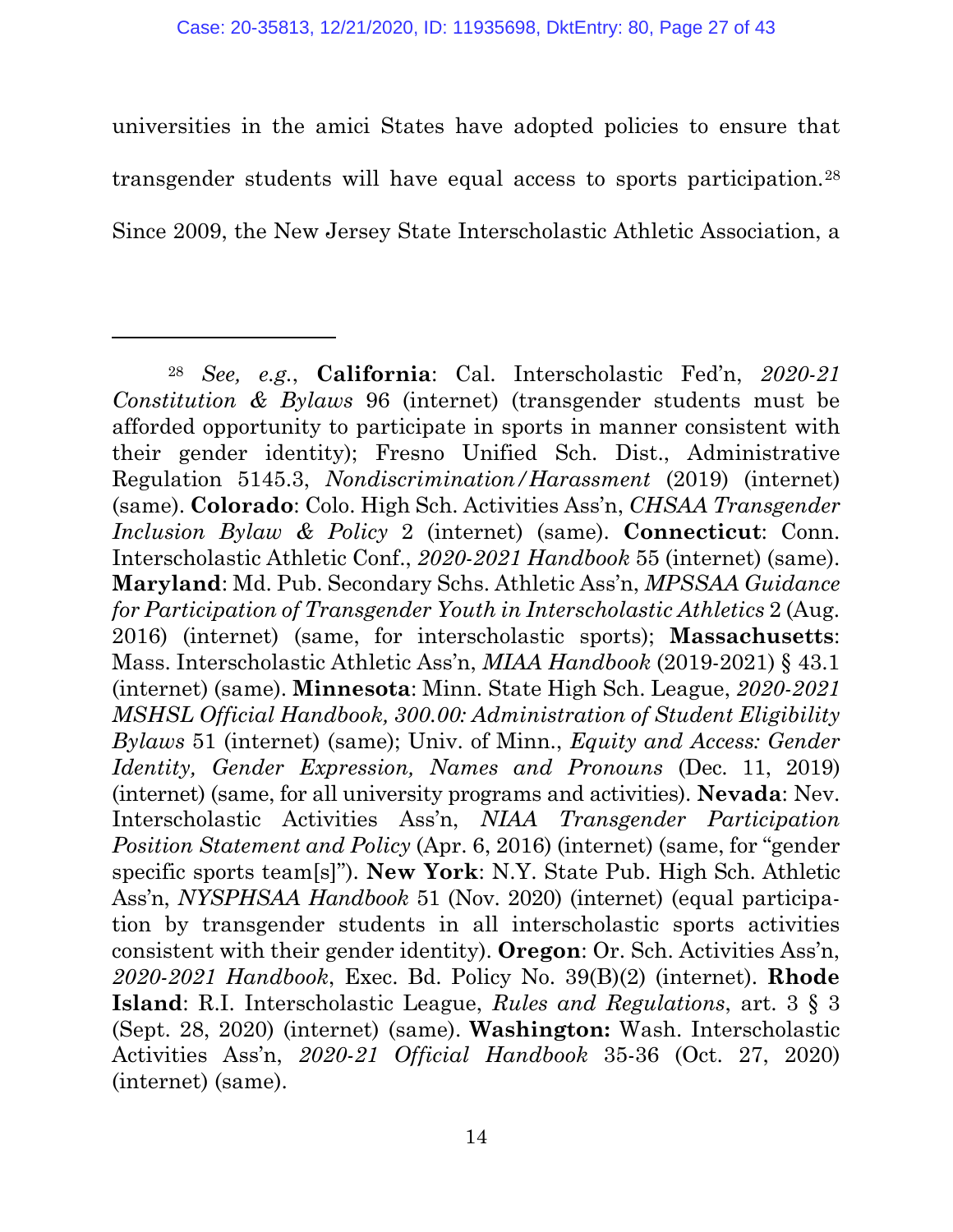voluntary organization that administers interscholastic athletics in the state, has permitted transgender students to participate in gendersegregated competitive sports consistent with their gender identity.[29](#page-27-0) The Albuquerque School District—the largest school district in New Mexico—mandates that transgender students have equal access to recreational and competitive sports programs "in a manner consistent with their gender identity."[30](#page-27-1) And the Los Angeles Unified School District—one of the largest school districts in the country—has implemented a transgender-inclusive sports policy for many years "without problems."[31](#page-27-2) Indeed, district officials there reported that the district's policy has led to a positive "transformation" in their schools—an experience that "stands in stark contrast" to "expressed concerns that students will abuse the policy."[32](#page-27-3) 

l

<span id="page-27-0"></span><sup>29</sup> N.J. State Interscholastic Athletic Ass'n, *NJSIAA & NJSCA Coaches Handbook: 2020-2021* 28-30 (internet)

<span id="page-27-1"></span><sup>30</sup> Albuquerque Pub. Schs., *Non-Discrimination for Students: Gender Identity and Expression* (May 2016) (internet).

<span id="page-27-2"></span><sup>31</sup> Patrick McGreevy, *California transgender students given access to opposite-sex programs*, L.A. Times (Aug. 12, 2013) (internet).

<span id="page-27-3"></span><sup>32</sup> Judy Chiasson, *Success and Opportunity for Transgender Students*, HuffPost (Feb. 2, 2016) (internet).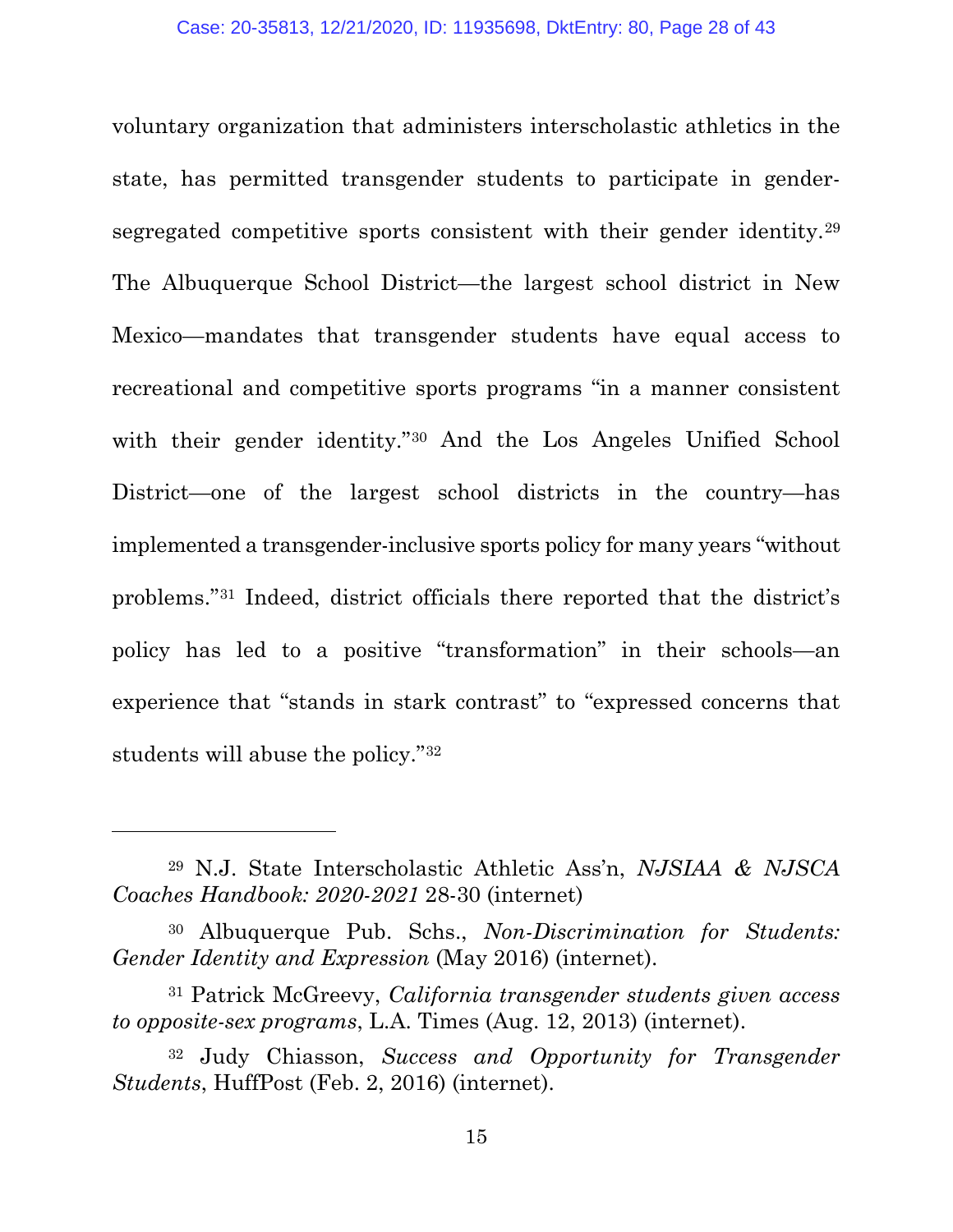Moreover, as permitted by National Collegiate Athletic Association (NCAA) policies, transgender students in the amici States have been competing in intercollegiate sports teams consistent with their gender identities for nearly a decade, with no reports of disruption to women's sports or dominance by transgender athletes.[33](#page-28-0) (*See* E.R. 72-73, 242, 621.) Idaho's concerns about compromising fair competition and opportunities for female athletes to "obtain recognition and accolades, [and] college scholarships," *see* Idaho Code § 33-6202(12), have not materialized in the amici States. Rather, the experience of the amici States confirms the baselessness of the assumptions and generalizations underlying the Act's discriminatory treatment of transgender female athletes.<sup>[34](#page-28-1)</sup>

<span id="page-28-0"></span><sup>33</sup> NCAA, *NCAA Inclusion of Transgender Athletes* 13 (Aug. 2011) (internet).

<span id="page-28-1"></span><sup>34</sup> *See also id.* at 7-8 (explaining that assumptions that transgender women will have an "unfair advantage when competing against cisgender women" are "not well founded").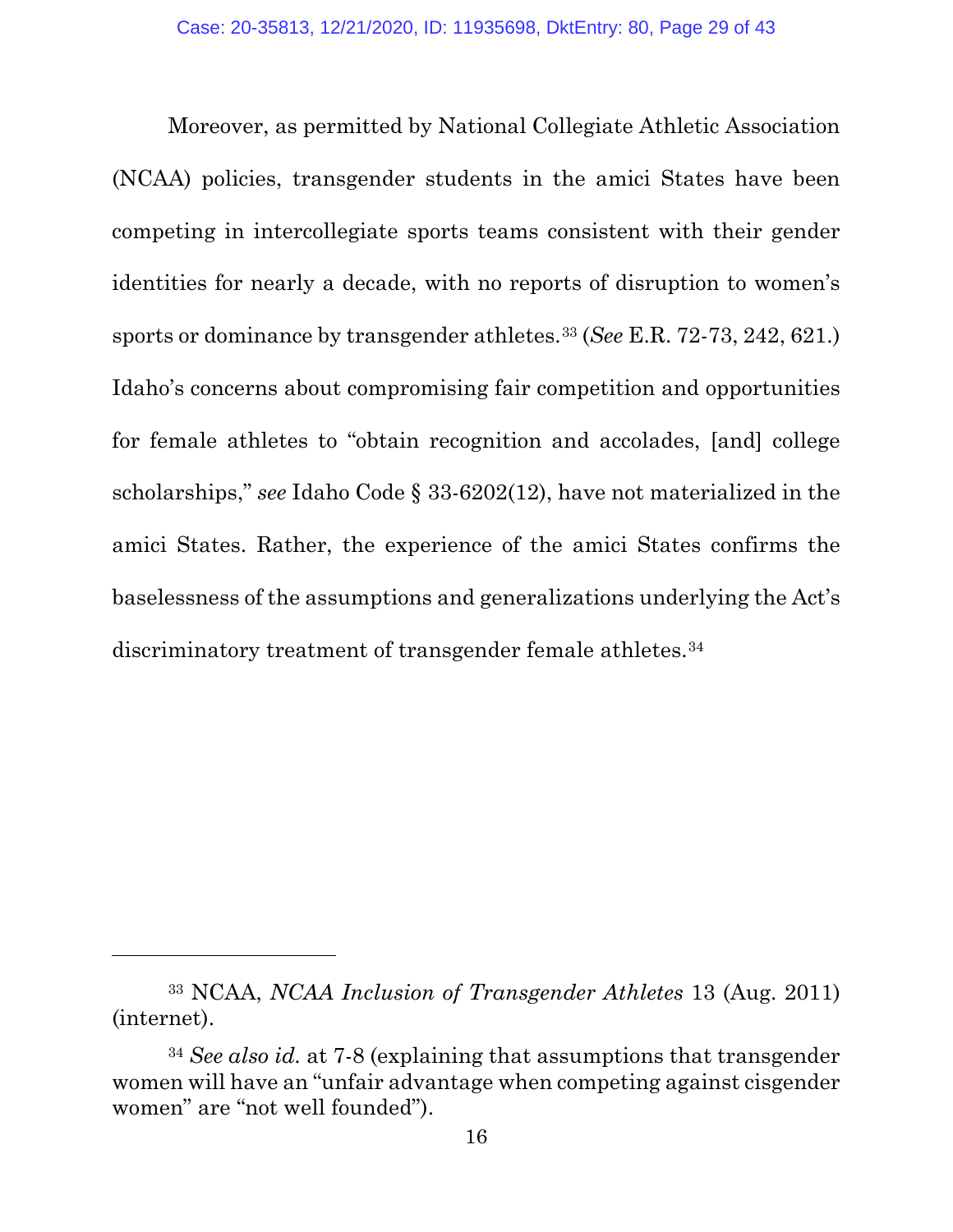#### **POINT II**

#### <span id="page-29-0"></span>**THE EQUAL PROTECTION CLAUSE PROHIBITS THE GENDER-IDENTITY DISCRIMINATION IN THIS CASE**

<span id="page-29-1"></span>As the Supreme Court has long recognized, the Constitution's guarantee of equal protection prohibits government policies that serve only to express "negative attitudes, or fear," toward people viewed as "different." *City of Cleburne v. Cleburne Living Ctr.*, 473 U.S. 432, 448 (1985). "[V]ague, undifferentiated fears" about a class of persons further no legitimate state interest and cannot be used to "validate" a policy of different treatment. *Id.* at 449. Classifications based on "archaic and overbroad generalizations" similarly do not pass constitutional muster. *See Clark v. Arizona Interscholastic Ass'n*, 695 F.2d 1126, 1131 (9th Cir. 1982) (quotation marks omitted).

The Idaho Fairness in Women's Sports Act is just such a policy. The Act's categorical prohibition on the participation of transgender female students in school-sponsored female-only sports activities serves only to stigmatize and exclude transgender students, and furthers no legitimate governmental interests in promoting equity in sports. The Act's gender dispute process fails to advance the Act's claimed goals of protecting female athletes from unfair competition because it excludes people on the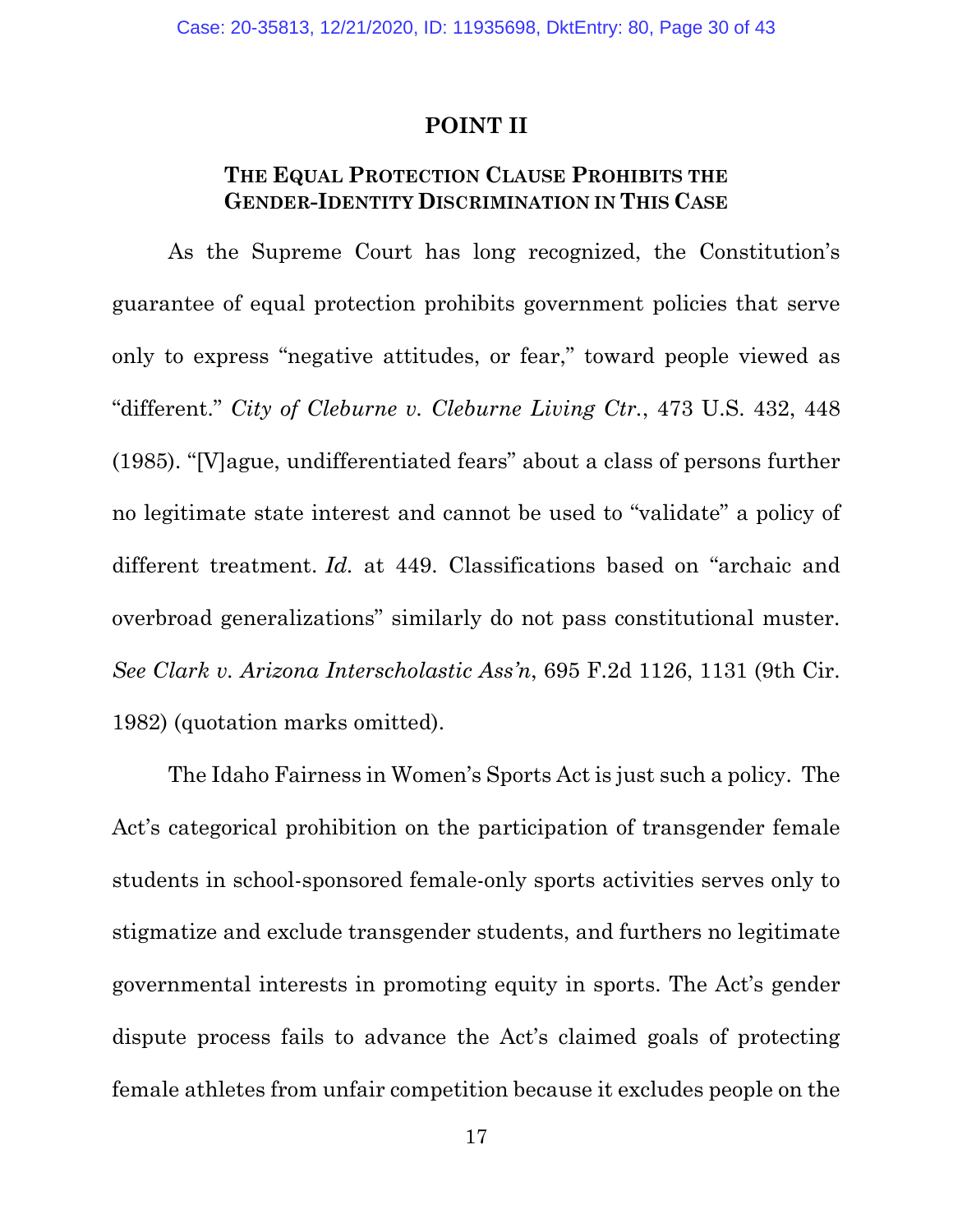basis of criteria that have no demonstrated connection to performance advantage. Reproductive anatomy or genetic makeup alone has no such connection to athletic performance, and testosterone levels measured in the absence of hormone therapy, as required by the Act, provide no information about the performance of a transgender person who is in fact taking hormone therapy. The district court thus correctly concluded that the challenged statute likely violated equal protection.[35](#page-30-0) 

The experiences of the amici States support the district court's conclusion that permitting transgender students like Hecox to participate in female athletics will not compromise fairness or reduce opportunities for cisgender athletes. The Act's contrary assumption is based on "archaic and overbroad generalizations" rather than fact. (*See* E.R. 71-76.) *See Clark*, 695 F.2d at 1131 (quotation marks omitted); *see also Whitaker v. Kenosha Unified Sch. Dist. No. 1 Bd. of Educ.*, 858 F.3d 1034, 1052 (7th Cir. 2017) (invalidating transgender bathroom policy where privacy concerns advanced in support of policy were "based upon sheer conjecture

l

<span id="page-30-0"></span><sup>35</sup> Although this brief focuses on Hecox's claims, the amici States agree with plaintiffs that the Act also likely violates Doe's equal protection rights, for the reasons set forth in plaintiffs' brief and the district court's written decision. *See* Br. of Pls.-Appellees at 58-62. (*See also* E.R. 79-83.)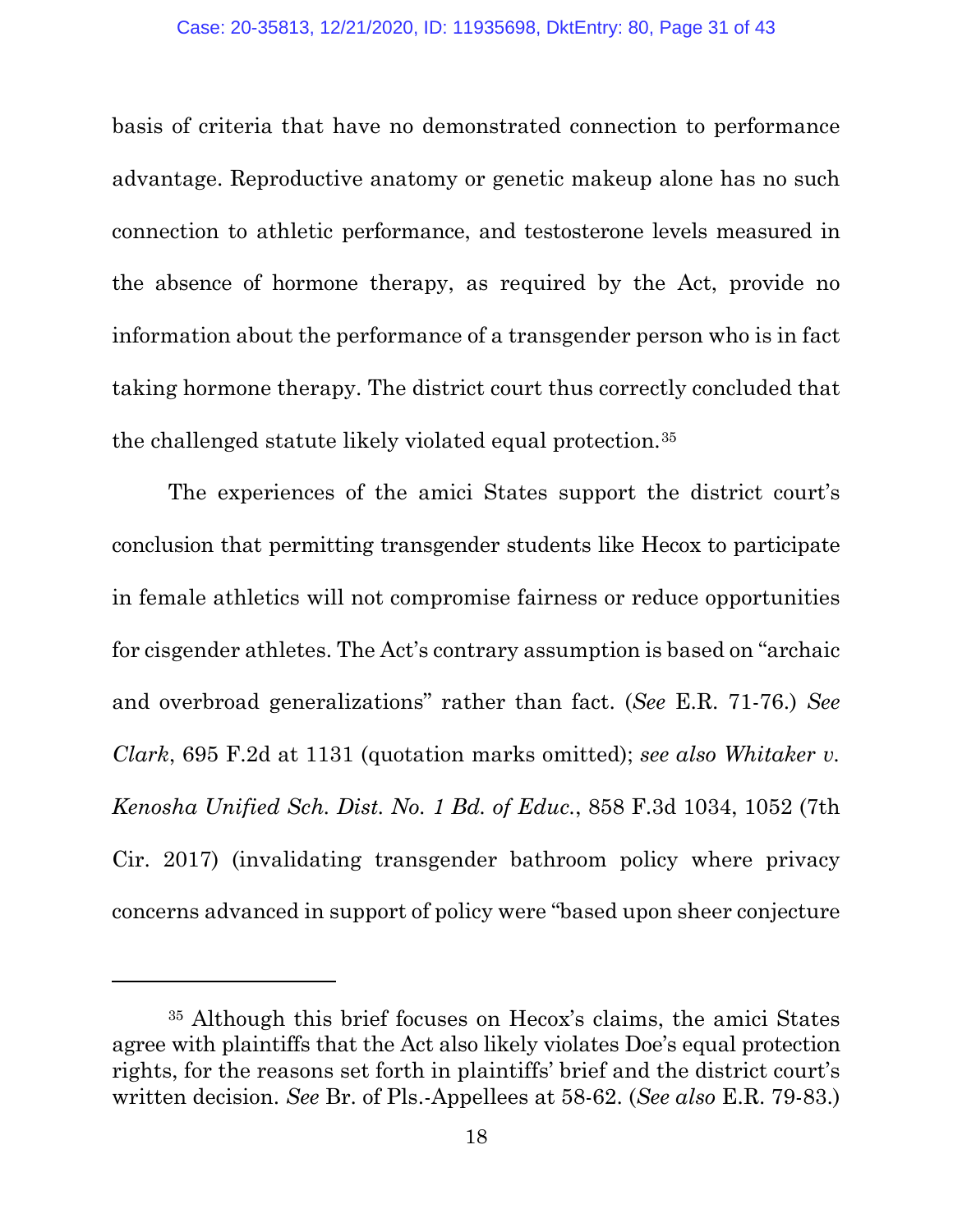and abstraction"). Courts are not required to accept legislative findings offered in support of a law where those findings are entirely without empirical support. *See Latta v. Otter*, 771 F.3d 456, 469-71 (9th Cir. 2014).

Here, the central legislative finding supporting the Act's categorical bar is that transgender female athletes have "an absolute advantage" over cisgender female athletes, *even after hormone suppression therapy. See* Idaho Code § 33-6202(11) (quotation marks omitted). But this finding was not supported by the sources the legislature cited, as defendants do not dispute. Instead, as the record shows, the legislature relied on preliminary conclusions set forth in a draft research study that the study's authors withdrew prior to publication, following peer-review. (*See* E.R. 71-72.)

The experiences of the amici States similarly do not bear out the Act's key assumption: that permitting transgender female students to participate in athletics consistent with their gender identity will unfairly deny opportunities to cisgender athletes. See *supra* at 13-16. Transgender students in the amici States have competed in intercollegiate athletics under NCAA rules for more than a decade, and many amici States have similarly implemented inclusive policies permitting transgender athletes to participate in sports consistent with their gender identity for many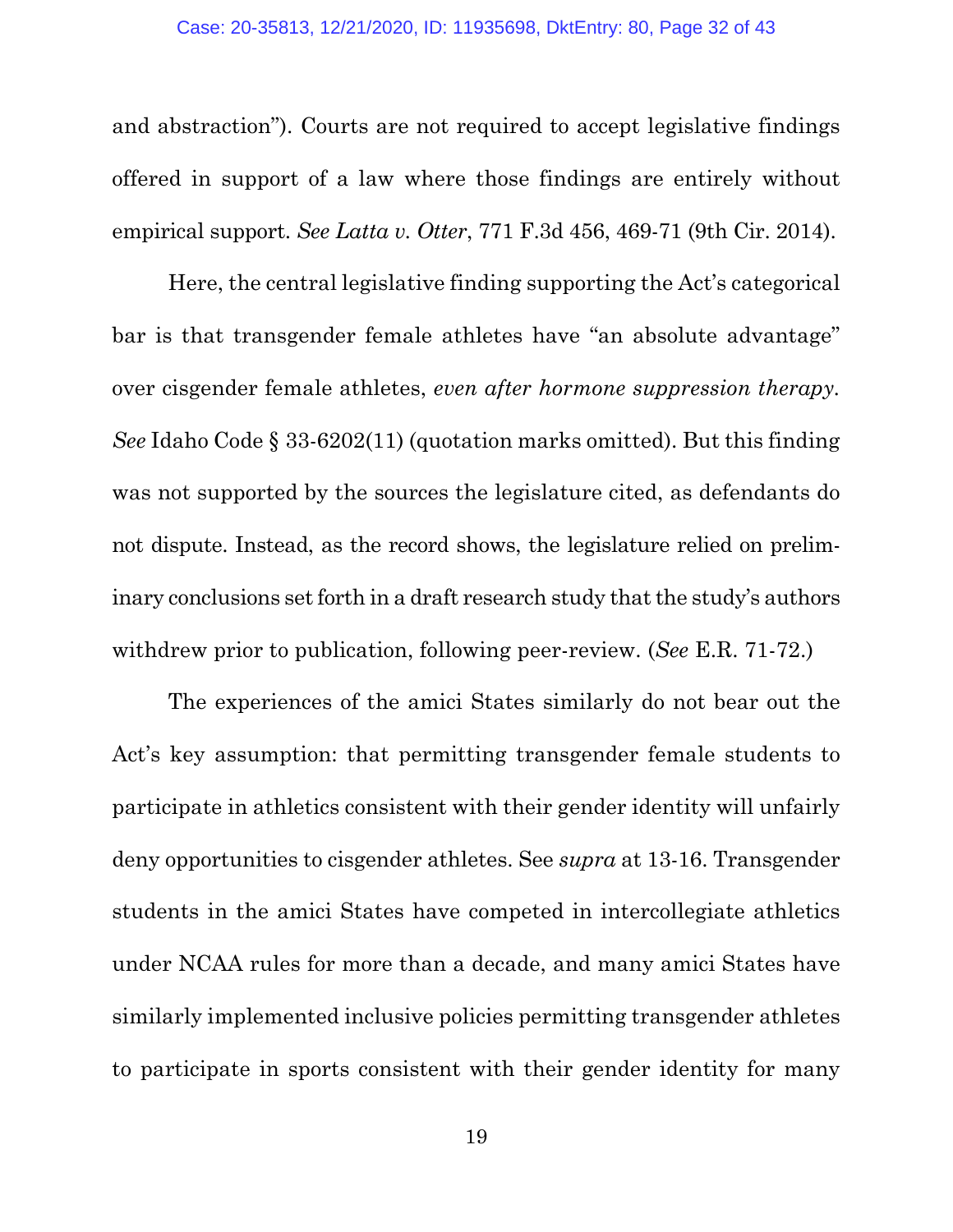years. Notwithstanding this lengthy history, amici States are not aware of evidence that transgender athletes have dominated any sport or competition, or have caused scholarship opportunities to be unfairly denied to cisgender competitors.

As the district court found—and as amici States have experienced transgender students have long been permitted to participate in singlesex sports in a manner consistent with their gender identity in "most every other state in the nation," and under longstanding NCAA policies, without "any disturbance to women's sports." (*See* E.R. 72-73; *see also*  E.R. 242, 618 ("Idaho's new policy . . . is a complete outlier.").) A handful of isolated anecdotal accounts that cisgender students have *sometimes*  lost to transgender competitors does not support the legislative finding of an immutable and absolute physiological advantage on the part of transgender female athletes.[36](#page-32-0)

<span id="page-32-0"></span><sup>36</sup> The record shows that one of the cisgender athletes who complained about losing to a transgender competitor later went on to defeat that same transgender competitor. (*See* E.R. 67-68.) The record also shows that the transgender female athletes who are the subjects of the unfair competition claims were also bested by other cisgender competitors. (*See* E.R. 318, 528.)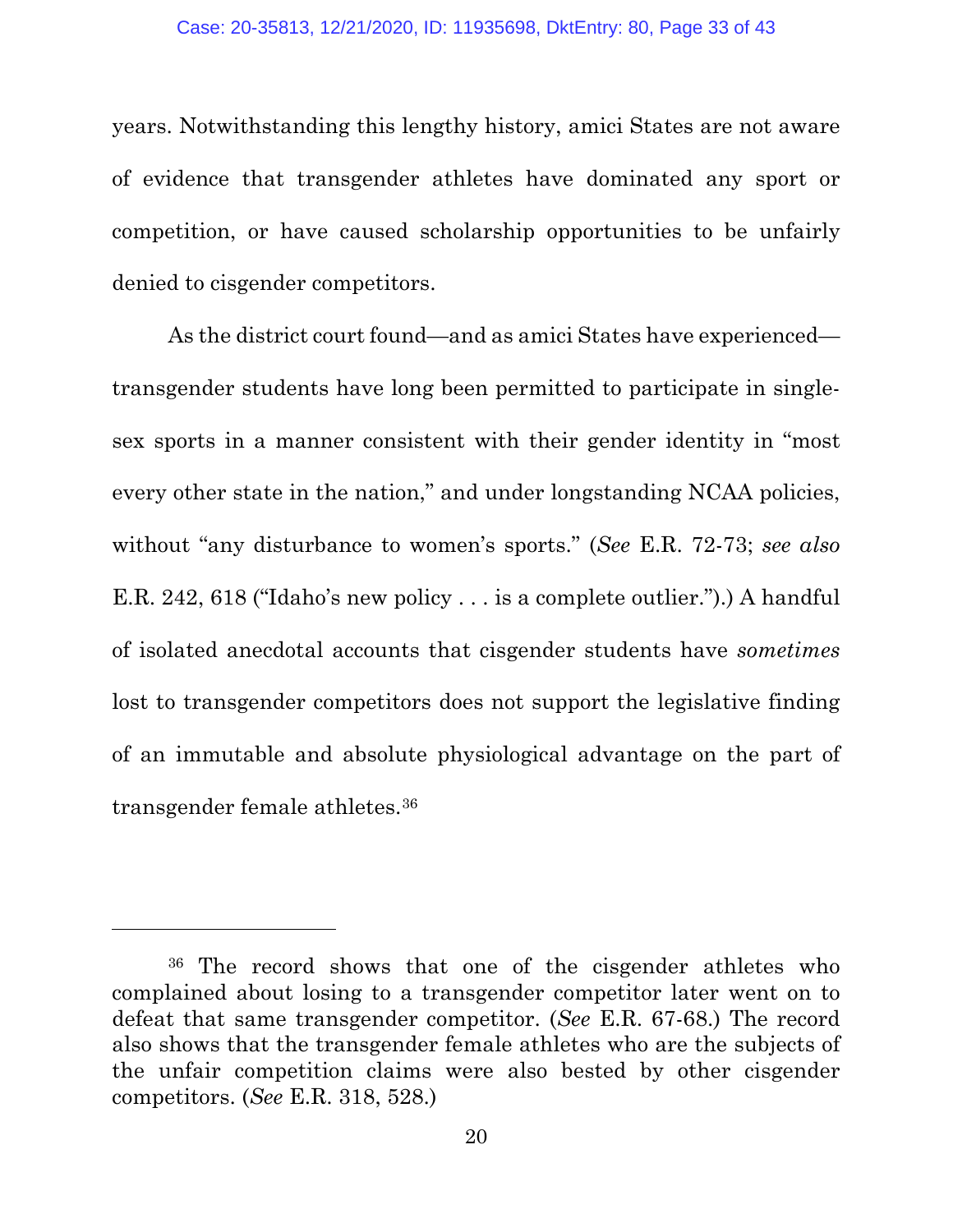The Act's broad exclusionary scope casts further doubt on the claim that its actual purpose is to protect opportunities for athletic "recognition and accolades, [and] college scholarships" for female students, *see* Idaho Code § 33-6202(12). Contrary to the focus on scholarships, the Act categorically bars transgender female students from participating in all school-sponsored female-only sports activities or teams—including recreational and intramural teams that have no bearing on scholarship opportunities. And although the Act's legislative findings are limited to athletic differences between boys and girls "starting in puberty" and the claimed benefits to athletic performance from "natural testosterone," *id.* § 33-6202(10)-(11) (quotation marks omitted), the Act's prohibition extends to all transgender female students: including those who are prepubescent and those who, as a result of puberty blockers and hormone therapy, have never experienced typical male puberty or the physiological changes associated therewith. (*See* E.R. 70-71.)

There is thus no rational connection between the Act's stated concerns and its "incredibly broad sweep" (E.R. 75). To the contrary, as the district court found, the breadth of the Act's exclusionary scope seemingly "belies any genuine concern with an impact on athletic

21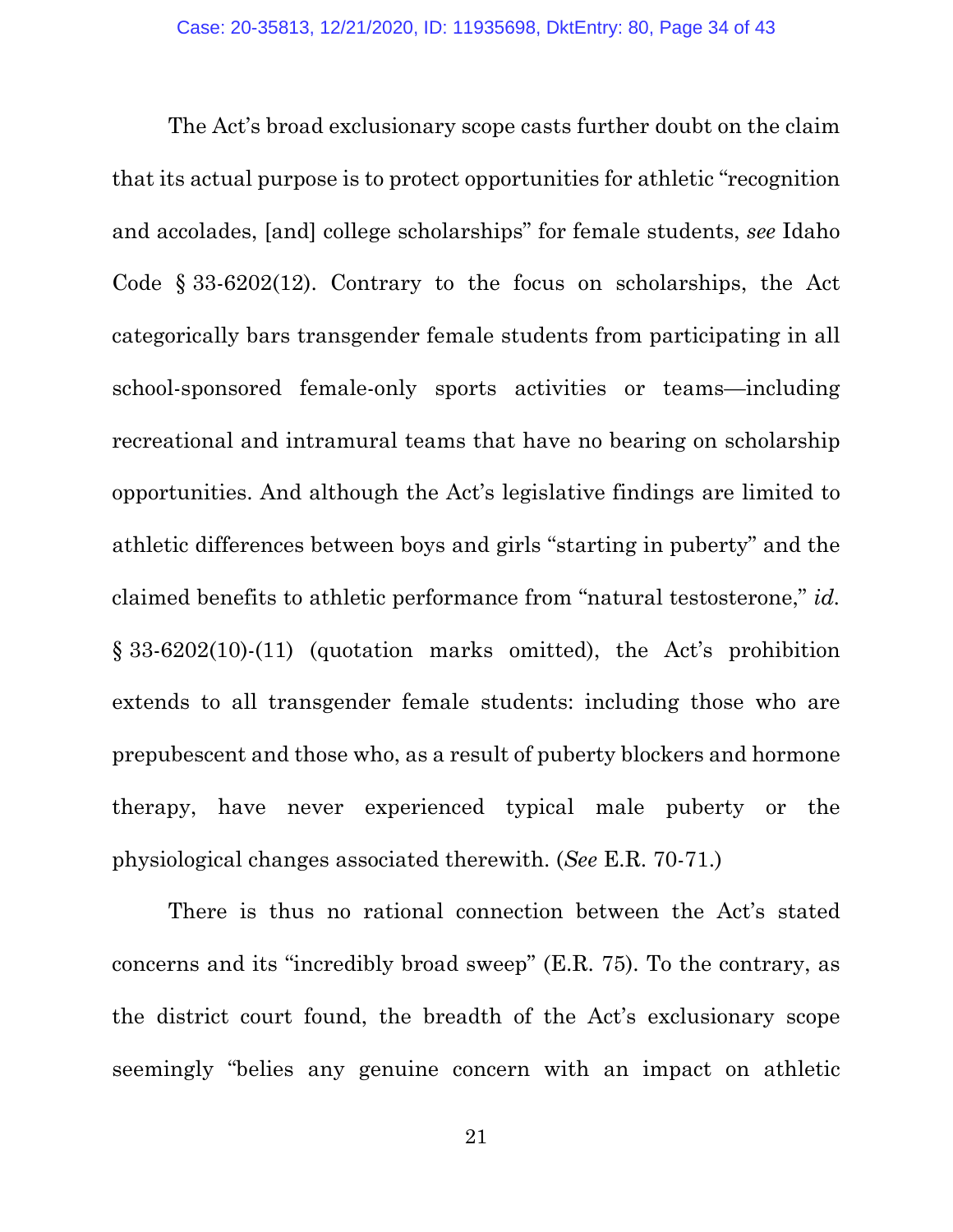scholarships." (E.R. 75.) *See also SmithKline Beecham Corp. v. Abbott Labs.*, 740 F.3d 471, 478-79 & n.4 (9th Cir. 2014) (inference of pretext may arise where factual record undermined counsel's proffered reasons for striking gay juror).

The Act is also irrational in imposing a highly intrusive, scientifically flawed, and medically harmful sex verification process (*see*  E.R. 749-752) on all female student athletes. (*See* E.R. 81-83.) Under the Act, "[i]f the sex of any female student athlete—whether transgender or not—is disputed, the student must undergo a potentially invasive sex verification process."[37](#page-34-0) (*See* E.R. 3.) But notwithstanding the legislature's stated concerns with ensuring equality in athletics, the Act's sex dispute process "bars consideration" of the one factor that both parties' experts agreed was a key driver of gender-based athletic performance differences

l

<span id="page-34-0"></span><sup>37</sup> Defendants are not helped by the fact that cisgender female students like Doe are also potentially subject to the Act's sex-verification process and the extremely intrusive medical examinations that process entails. "A willingness to inflict collateral damage by harming some, or even all, individuals from a favored group in order to successfully harm members of a disfavored class does not cleanse the taint of discrimination." *Pacific Shores Props., LLC v. City of Newport Beach*, 730 F.3d 1142, 1159-60 (9th Cir. 2013).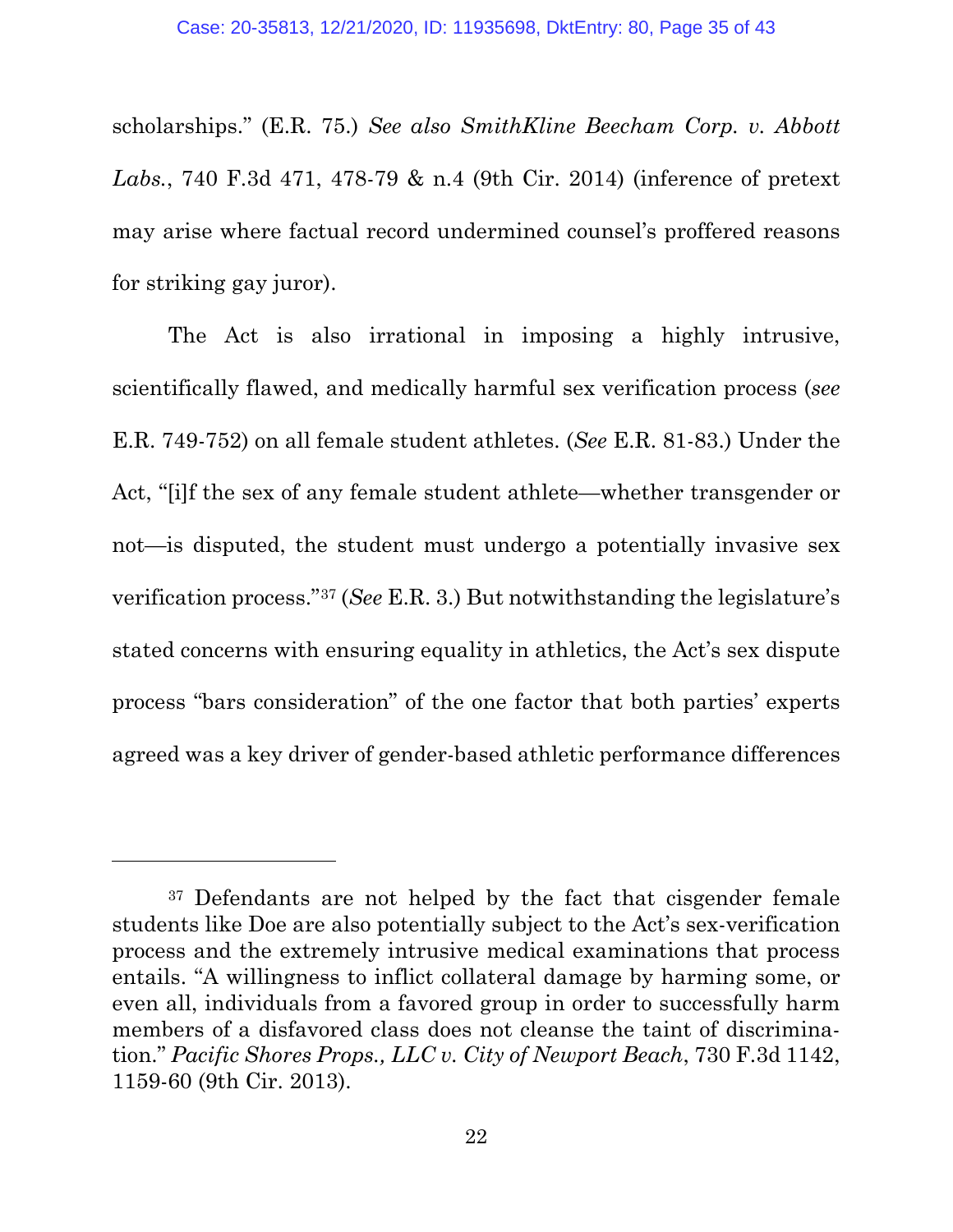between men and women: "circulating testosterone." (*See* E.R. 78, 240-241, 458-459, 461, 469.)

Rather, the Act's exclusive methods of resolving "[a] dispute regarding a student's sex" focus on a student's "reproductive anatomy," "genetic makeup," and "normal endogenously produced testosterone levels."[38](#page-35-0) *See* Idaho Code § 33-6203(3). But these criteria have no demonstrated connection to any physiological advantage of transgender female athletes, especially those like Hecox who are suppressing their natural hormone levels as part of their treatment protocols. (*See* E.R. 239-241, 708-709.) Moreover, the hormone tests that the Act contemplates are medically harmful for transgender individuals who, like Hecox, are undergoing hormone therapy. Uncontroverted record evidence demonstrated that there is no way to test for "endogenous testosterone levels," as the Act requires, without stopping a person's hormone treatment—an action that can have harmful and potentially dangerous consequences. (*See* E.R. 709.)

l

<span id="page-35-0"></span><sup>38</sup> This refers to "the level of testosterone the body produces without medical intervention." (*See* E.R. 77, 709 (distinguishing exogenous and endogenous hormone levels).)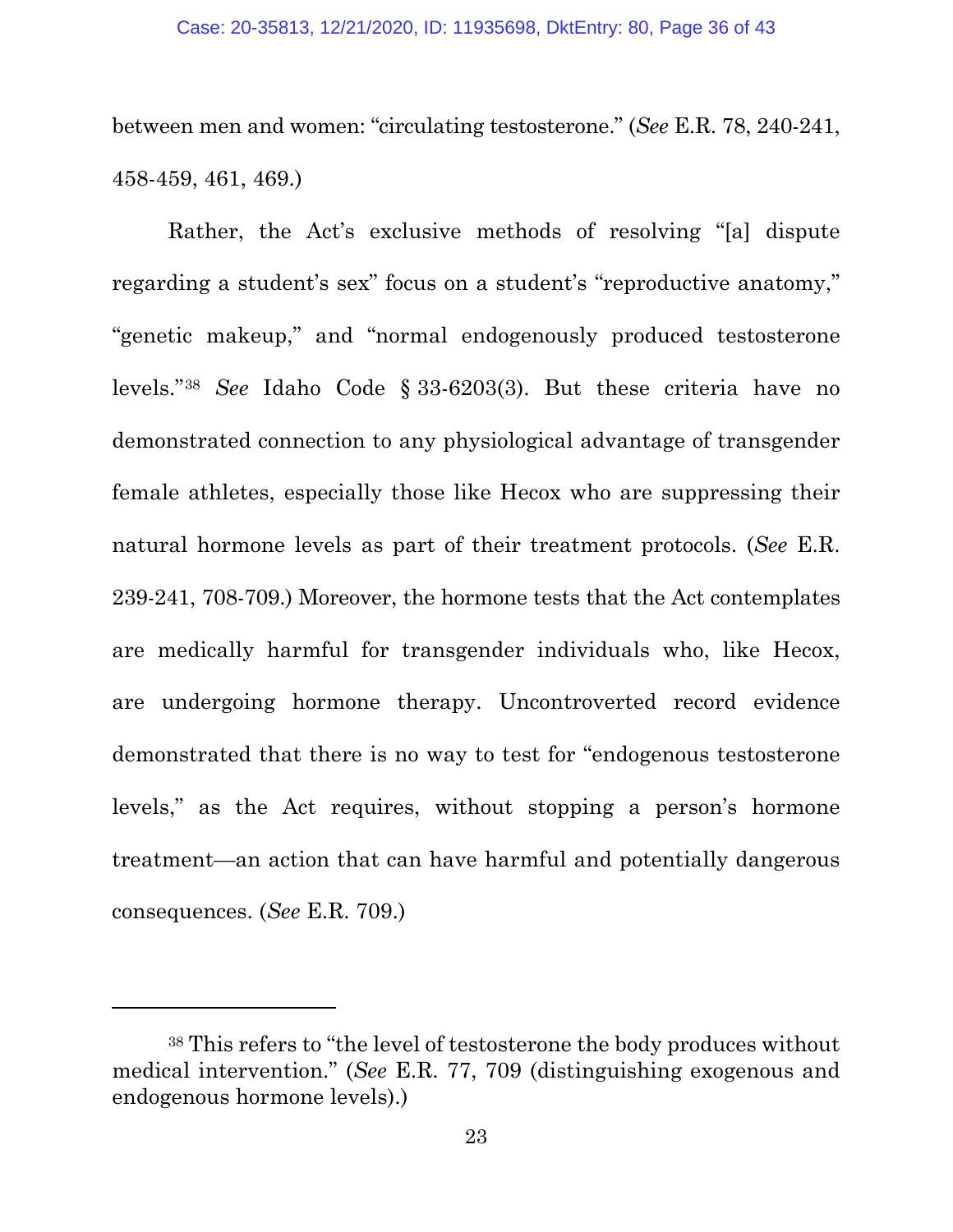Contrary to defendants' and intervenors' assertions (Br. of Defs.- Appellants at 10-12; Br. of Intervenor-Appellants at 22-26), this Court's holding in *Clark* does not validate the Act's categorical discrimination. *Clark*, which concerned a rule banning high school boys from competing on girls' volleyball teams, held that gender-based classifications may be used, consistent with equal protection, where gender serves as "an accurate proxy" justifying the differential treatment. 695 F.2d at 1131. The parties in *Clark* stipulated that gender was such "an accurate proxy": namely, that high school boys and girls had "physiologically-derived differences in athletic potential" and those agreed-upon differences had a "real impact on the game of volleyball." *Id.* at 1127, 1131. In light of that stipulation, this Court concluded that such "real differences" in athletic abilities between high school boys and girls justified excluding high school boys from girls' volleyball teams in order to ensure that girls would not be displaced from athletic opportunities. *See id.* at 1131.

Here, as discussed above, the factual record did not show that transgender females who are receiving hormone treatment possess an absolute physiological advantage over cisgender females. (*See* E.R. 74.) See *supra* at 19. And whereas the ban upheld in *Clark* did not deprive

24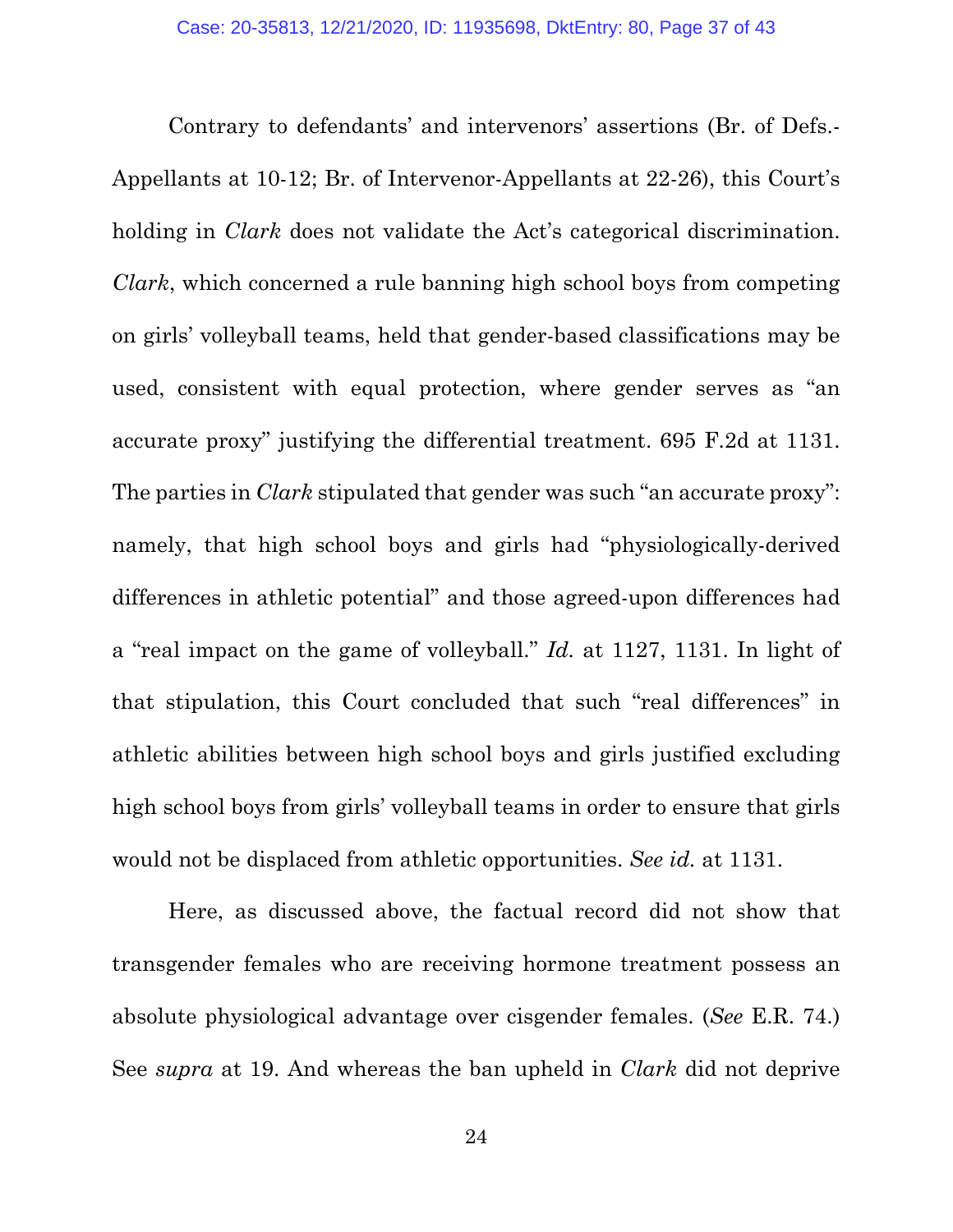boys of an equal "overall opportunity" to participate in sports, *see* 695 F.2d at 1131, the ban at issue in this case effectively denies transgender female students *any* opportunity to participate in gender-segregated sports consistent with their gender identity.[39](#page-37-0) (*See* E.R. 64-65.) *Clark* thus provides no support for defendants' arguments here.<sup>[40](#page-37-1)</sup>

<span id="page-37-0"></span><sup>39</sup> As the record demonstrates, forcing transgender persons to participate in single-sex activities corresponding to their gender assigned at birth violates medical treatment protocols and can be "extremely harmful." (*See* E.R. 573-574.)

<span id="page-37-1"></span><sup>40</sup> *Clark* is distinguishable for another reason: the Act does not simply treat males and females differently; it also discriminates against transgender females relative to cisgender females. The Act allows cisgender female students to participate in the single-sex sports teams consistent with their gender identity while denying the same opportunity to transgender female students.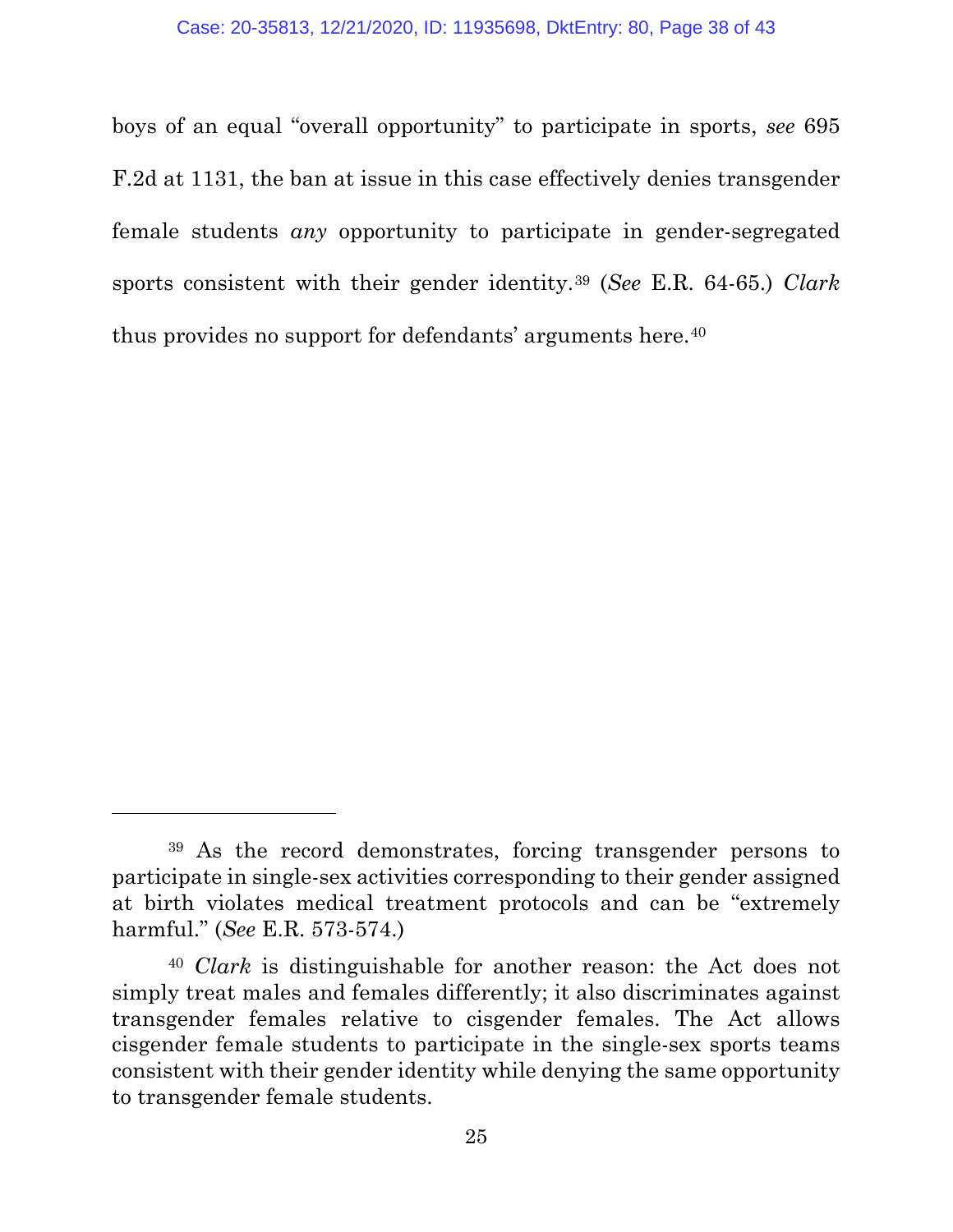Case: 20-35813, 12/21/2020, ID: 11935698, DktEntry: 80, Page 39 of 43

#### **CONCLUSION**

<span id="page-38-0"></span>This Court should affirm the preliminary injunction.

Dated: New York, New York December 21, 2020

Respectfully submitted,

CLARE E. CONNORS  *Attorney General State of Hawai'i*

LETITIA JAMES *Attorney General State of New York*

By: <u>/s/ Linda Fang</u> LINDA FANG Assistant Solicitor General

KIMBERLY T. GUIDRY  *Solicitor General*  KALIKOʻONALANI D. FERNANDES *Deputy Solicitor General of Counsel*

425 Queen Street Honolulu, HI 96813 (808) 586-1393

BARBARA D. UNDERWOOD  *Solicitor General*  ANISHA S. DASGUPTA *Deputy Solicitor General* LINDA FANG *Assistant Solicitor General of Counsel*

28 Liberty Street New York, NY 10005 (212) 416-8656

(*Counsel listing continues on the next two pages.*)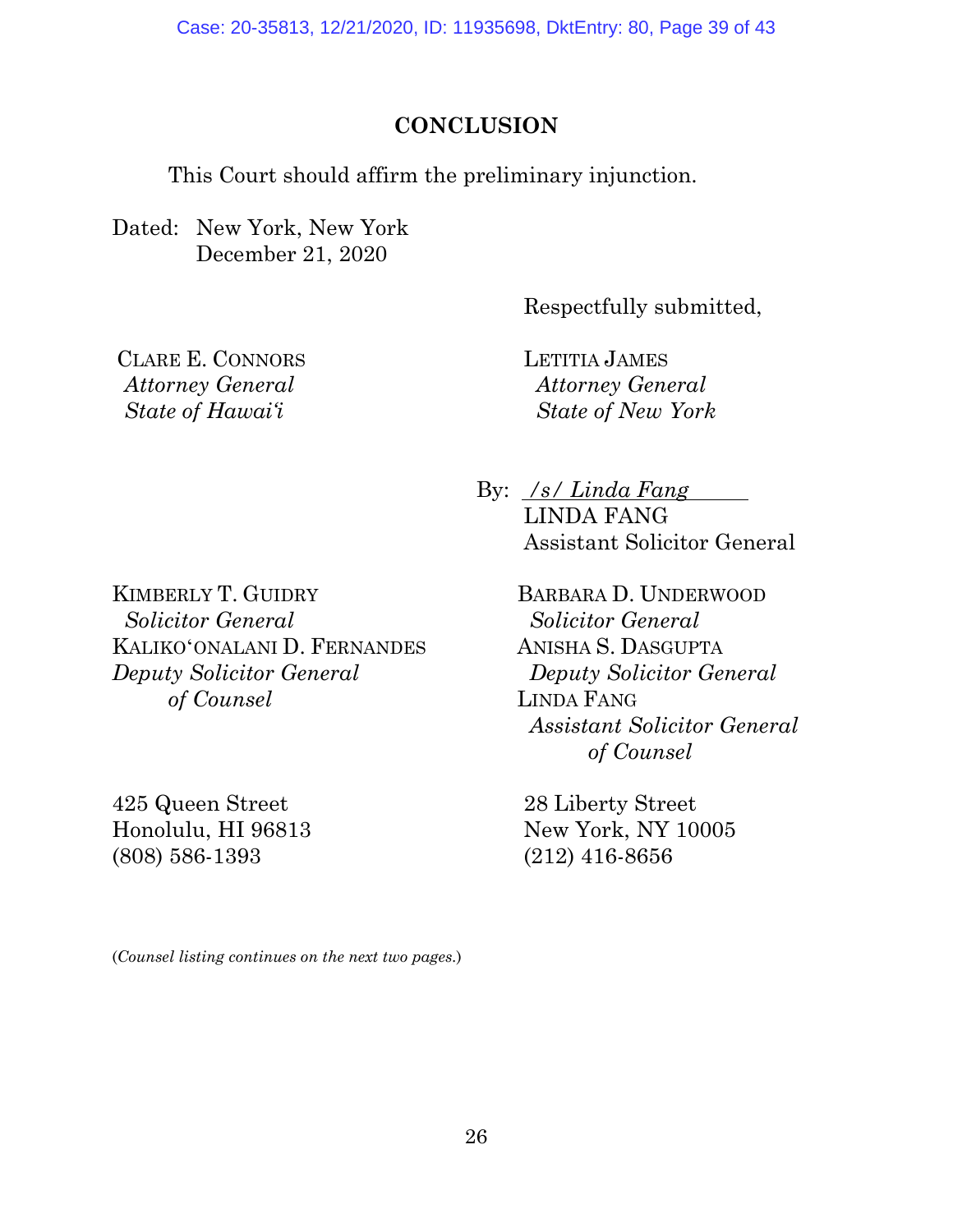XAVIER BECERRA  *Attorney General State of California* P.O. Box 944255 Sacramento, CA 94244

PHILIP J. WEISER *Attorney General State of Colorado* 1300 Broadway Denver, CO 80203

WILLIAM TONG  *Attorney General State of Connecticut* 165 Capitol Avenue Hartford, CT 06106

KATHLEEN JENNINGS  *Attorney General State of Delaware* 820 N. French Street, 5th Floor Wilmington, DE 19801

KWAME RAOUL *Attorney General State of Illinois* 100 West Randolph Street Chicago, IL 60601

AARON M. FREY  *Attorney General State of Maine* 6 State House Station August, Maine 0433-0006 BRIAN E. FROSH  *Attorney General State of Maryland* 200 St. Paul Pl. Baltimore, MD 21202

MAURA HEALEY *Attorney General Commonwealth of Massachusetts* One Ashburton Place Boston, MA 02108

KEITH ELLISON *Attorney General State of Minnesota* 445 Minnesota Street St. Paul, MN 55101

AARON D. FORD *Attorney General State of Nevada* 100 North Carson Street Carson City, NV 89701

GURBIR S. GREWAL  *Attorney General State of New Jersey*  Hughes Justice Complex 25 Market Street Trenton, NJ 08625

HECTOR BALDERAS  *Attorney General State of New Mexico* P.O. Drawer 1508 Santa Fe, NM 87504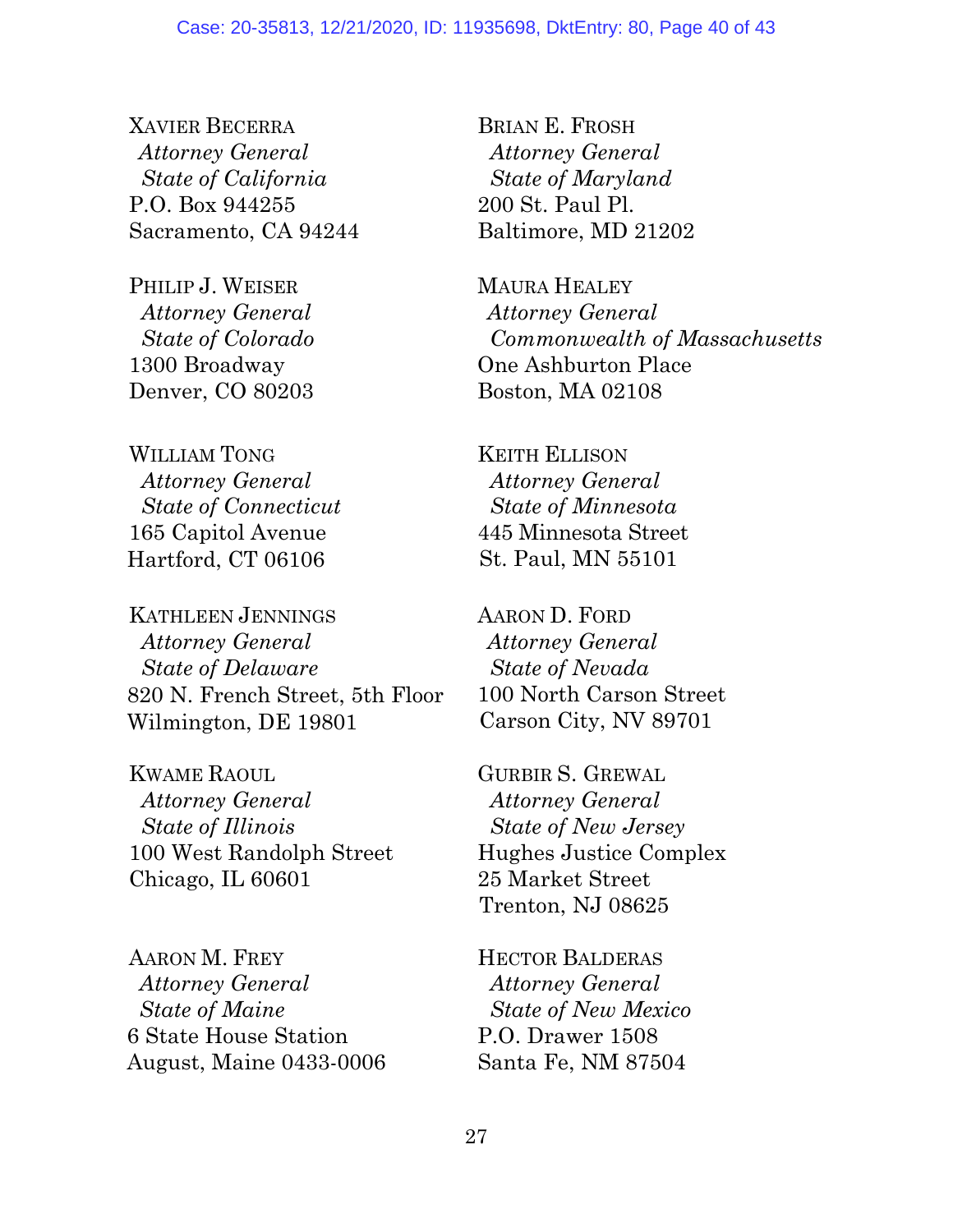JOSHUA H. STEIN *Attorney General State of North Carolina* 114 W. Edenton Street Raleigh, NC 27603

ELLEN F. ROSENBLUM  *Attorney General State of Oregon* 1162 Court Street N.E. Salem, OR 97301

JOSH SHAPIRO *Attorney General Commonwealth of Pennsylvania* 1600 Arch Street Philadelphia, PA 19103

PETER F. NERONHA *Attorney General State of Rhode Island* 150 South Main Street Providence, RI 02903

THOMAS J. DONOVAN, JR.  *Attorney General State of Vermont* 109 State Street Montpelier, VT 05609

MARK R. HERRING  *Attorney General Commonwealth of Virginia* 202 North Ninth Street Richmond, VA 23219

ROBERT W. FERGUSON *Attorney General State of Washington* P.O. Box 40100 Olympia, WA 98504

KARL A. RACINE *Attorney General District of Columbia* 400 6th Street, NW, Suite 8100 Washington, D.C. 20001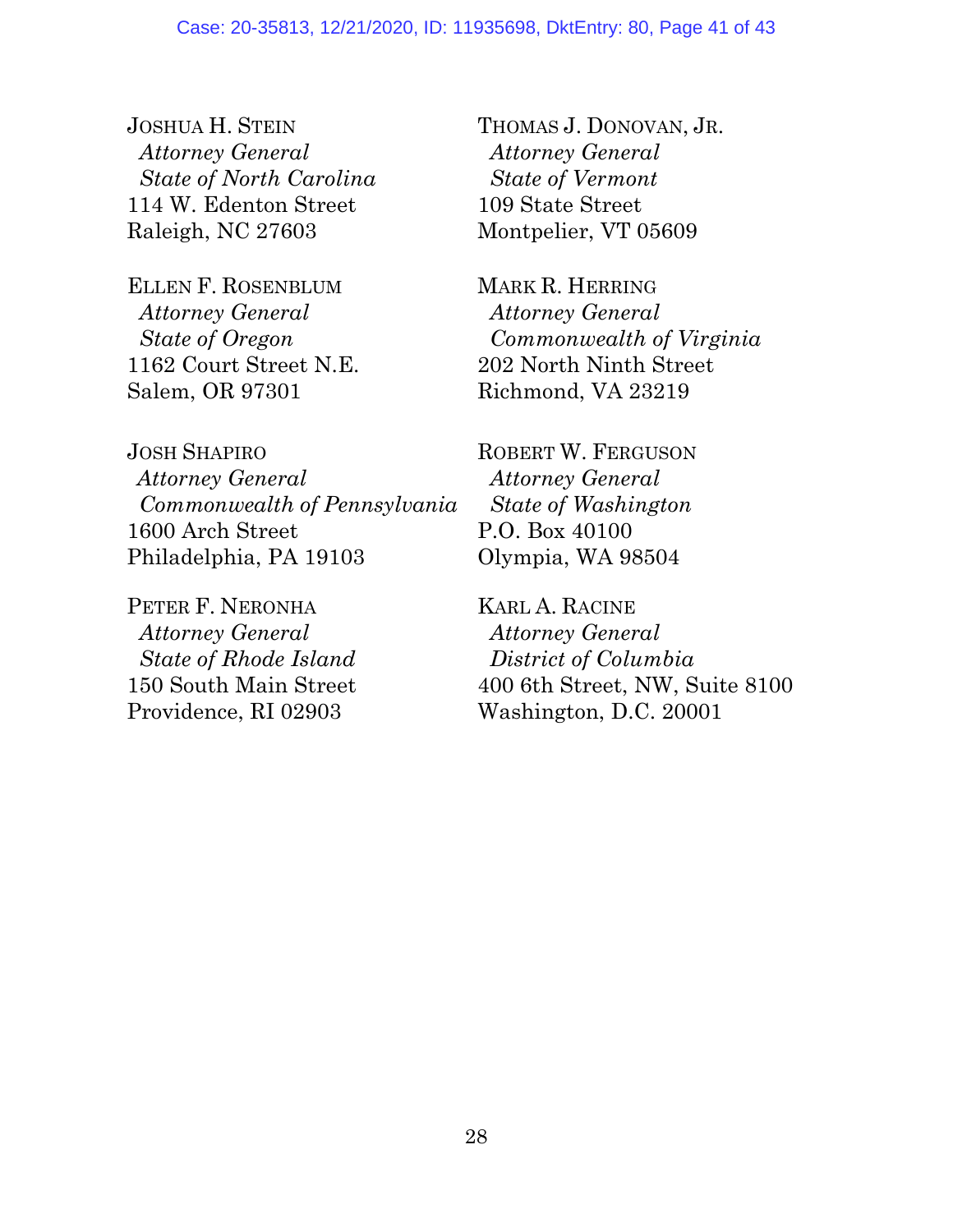#### **UNITED STATES COURT OF APPEALS FOR THE NINTH CIRCUIT**

#### **Form 8. Certificate of Compliance for Briefs**

*Instructions for this form: http://www.ca9.uscourts.gov/forms/form08instructions.pdf*

**9th Cir. Case Number(s)** 20-35813, 20-35815

I am the attorney or self-represented party.

**This brief contains** | 4,925 words, excluding the items exempted 4,925

by Fed. R. App. P. 32(f). The brief's type size and typeface comply with Fed. R.

App. P.  $32(a)(5)$  and  $(6)$ .

I certify that this brief *(select only one)*:

- $\circ$  complies with the word limit of Cir. R. 32-1.
- is a **cross-appeal** brief and complies with the word limit of Cir. R. 28.1-1.
- is an **amicus** brief and complies with the word limit of Fed. R. App. P. 29(a)(5), Cir. R. 29-2(c)(2), or Cir. R. 29-2(c)(3).
- $\circ$  is for a **death penalty** case and complies with the word limit of Cir. R. 32-4.
- complies with the longer length limit permitted by Cir. R. 32-2(b) because  $\bigcirc$ *(select only one):*
	- $\circ$  it is a joint brief submitted by separately represented parties;
	- $\circ$  a party or parties are filing a single brief in response to multiple briefs; or
	- $\circ$  a party or parties are filing a single brief in response to a longer joint brief.
- $\circ$  complies with the length limit designated by court order dated
- $\circ$  is accompanied by a motion to file a longer brief pursuant to Cir. R. 32-2(a).

**Signature** | s/Linda Fang *(use "*s/[typed name]*" to sign electronically-filed documents)* Date  $|Dec\ 21, 2020$ 

*Feedback or questions about this form? Email us at forms@ca9.uscourts.gov*